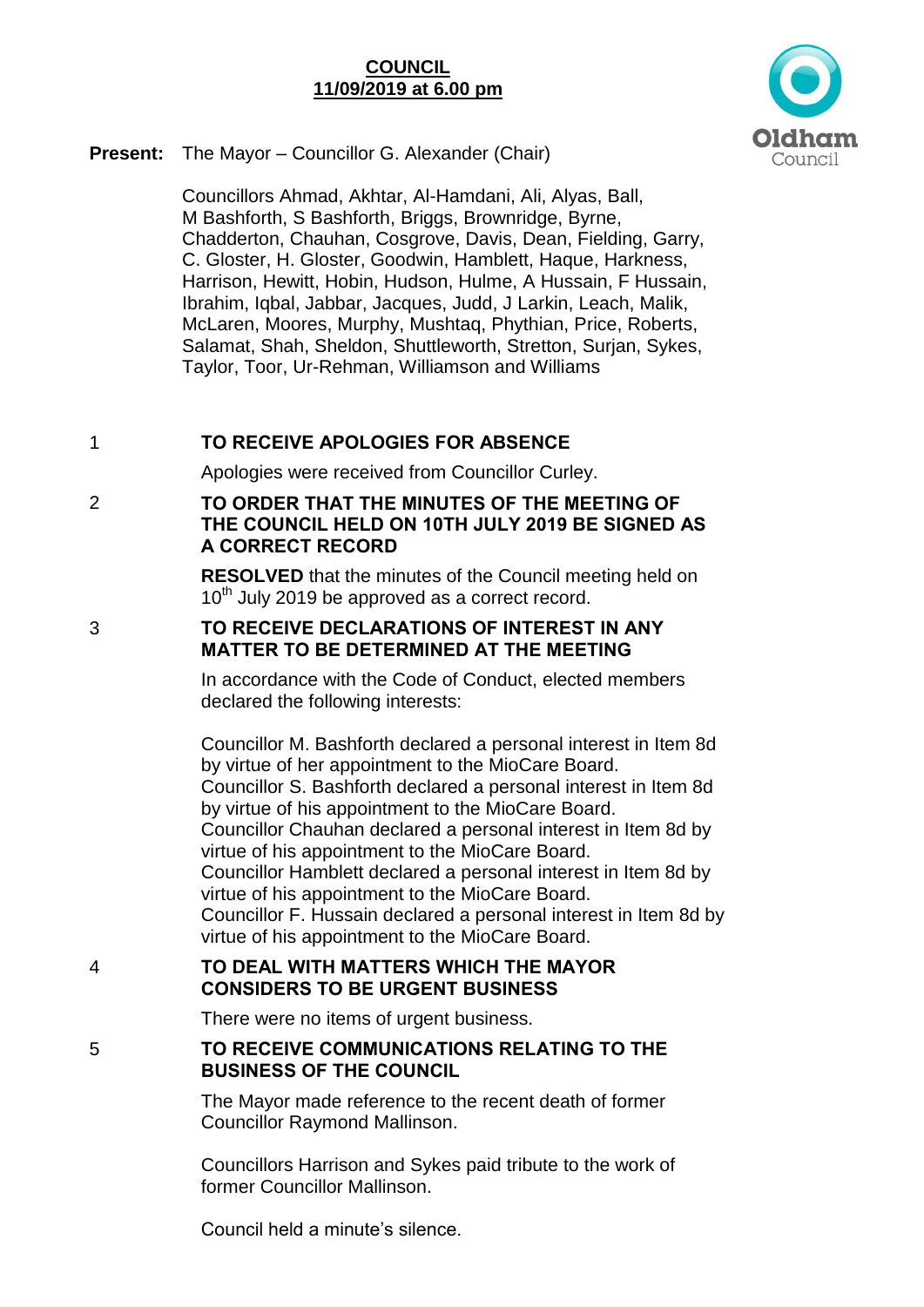# 6 **TO RECEIVE AND NOTE PETITIONS RECEIVED RELATING TO THE BUSINESS OF THE COUNCIL**

There were no petitions received to be noted.

# 7 **YOUTH COUNCIL**

Idham Council

There were no items submitted by the Youth Council.

# 8 **QUESTION TIME**

a Public Questions

The Mayor advised that the next item on the agenda was Public Question Time. Questions had been received from members of the public and would be taken in the order in which they had been received. Council was advised that if the questioner was not present, the question would be read out by the Mayor.

The following questions were submitted:

1. Question received from Eddie Keating via email:

"I have been campaigning for over 5 years on behalf of the residents of the estate off Godson St Coldhurst which contains Overdale Close, Downhill Close, Underhill Road and others. Initially Michael Meacher took an active part in the discussions regarding the ongoing and increasing problems caused by local hospital staff and visitors (which on numerous occasion have been rude and aggressive) and are making this estate their go to area where they are causing all sorts of issues i.e. double parking, blocking residents driveways, making emergency vehicles and council vehicles access impossible, pedestrians being unable to use pathways etc, etc, etc. The surrounding areas one by one has been given residents parking which has only pushed the hospital staff and visitors further into the estate and surrounding streets where there are no restrictions. Myself and the residents would like a question to be raised at the next council meeting regarding this ongoing problem as the councillors Abdul Jabbar and Abdul Malik have not been very helpful in resolving this issue despite promises years ago that this problem would be resolved and residents parking would be given to at least the affected estate. Once again we find ourselves fighting to achieve residents parking only status and despite the council actually stating there would be no more areas given this status what happens, Godson St and surrounding streets are given residents parking which as stated made the estate the hospital staff and visitors go to area. Jim Mc Mahon who has been as helpful as he can be contacted the hospital CEO who literally fobbed us off with no real solutions. We managed to arrange a meeting with Zaiem Khan (once again no sign of a councillor) the district coordinator who was extremely helpful and sympathetic to our cause but once again could not really help in moving this issue forward or offer any real solutions. So if we could ask the question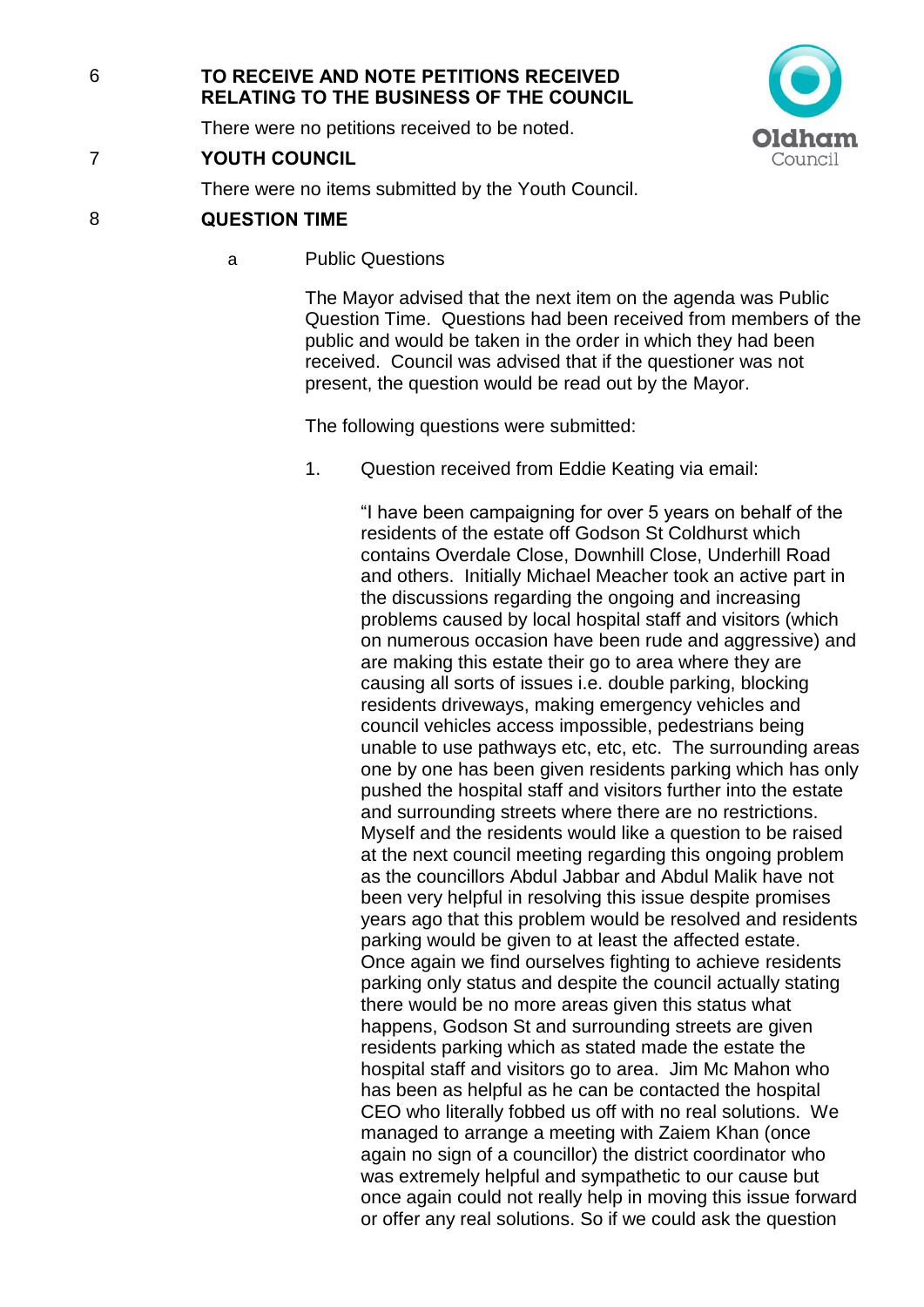on behalf of the residents at the next council meeting it would be most appreciated. Question being how do we achieve residents only parking for the residents of the estate Oldham as mentioned?" Council

Councillor Ur-Rehman, Cabinet Member for Neighbourhood Services responded that there was an ongoing increased high demand for on-street parking around Royal Oldham Hospital. Due to the volumes, at this time adding additional residents only parking areas on an estate-by-estate basis could not be seen as a solution as it would result in displacing parking to other nearby residential streets. Local residents were consulted on a scheme and were not in favour of it. Councillors Jabbar and Malik had been in contact with Mr. Keating. The Council was working with the hospital and was currently carrying out a review of its Town Centre Parking Strategy. In addition, the Royal Oldham Trust had commissioned the Oldham Hospital Masterplan which would consider parking need strategically in addition to other matters. The outcomes of these strategic reviews would seek to propose solutions that would either make further residents only parking schemes in the area either unnecessary, or be viable to be implemented.

2. Question received from Yvonne O'Mara via email:

"Our new campaign to end homelessness by covering essential costs for people on the streets or at risk has just launched with the website

www.realchangeoldham.co.uk<https://eur02.safelinks.protec tion.outlook.com/?url=http%3A%2F%2Fwww.realchangeold ham.co.uk&data=02%7C01%7CYvonne.omara%40depaulc harity.org.uk%7Cff4cc693407d4556a72908d7261b8736%7 C717fb8abbacc47f78a0992a18e33b7a0%7C0%7C0%7C63 7019771991718310&sdata=yEMa5gIdHtVO2M5am8ZIPnsv 0g1Dci8YFioJJSROuw4%3D&reserved=0>. As someone who has recently been homeless and now living with Real Change Oldham partner De Paul, thank you for the support the Council has already shown. How else does Oldham Council think the Council and its members can help spread the word about this new way to give to people who are homeless or at risk in Oldham?"

Councillor Roberts, Cabinet Member for Housing, responded that Real Change Oldham was a new local partnership which aimed to ensure that no one stayed or became homeless due to a lack of money for essential items that some might take for granted. It supported some of the most vulnerable residents and gave practical support to cover essential costs needed to help. Donations went directly towards practical items people needed to build their lives away from the streets; things like ID to register with a landlord, bus fares to get to key appointments or money for the electric meter to settle into their new home. There were lots of ways Oldham Council and its members could help in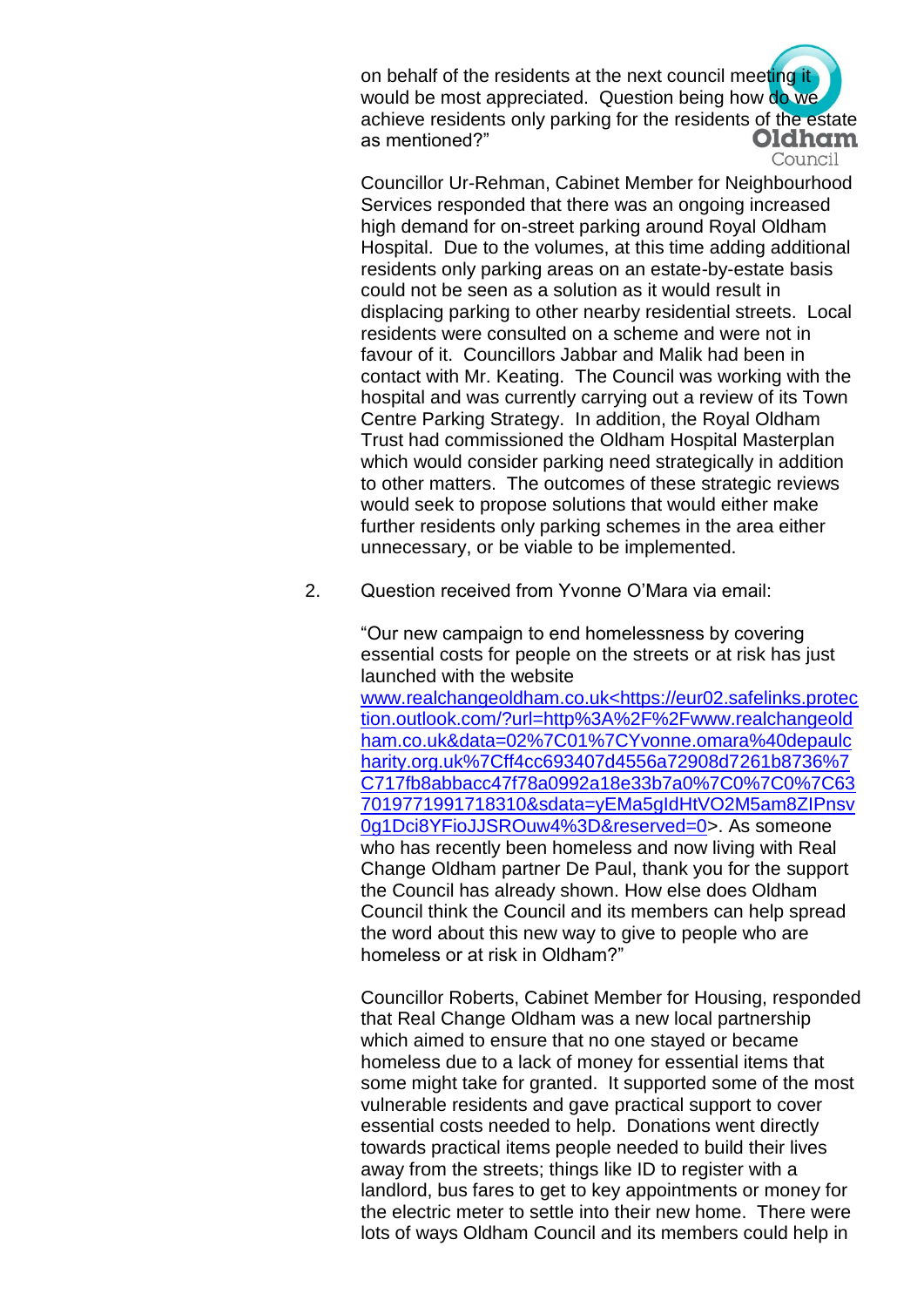raising awareness of the Real Change Oldham campaign:

- Share the campaign on social media by going to the website and following the footer at the bottom of each Oldham page;
- $\bullet$  Become a Real Change Ambassador and introduce the Partnership to a business or community group you are in touch with;
- Get an image or poster from the homelessness team and use in a newsletter or put on display;
- Invite someone from the campaign along to a community event, conference or team activity to talk about what they are doing;
- Hold a fundraising event like a bake sale or run the event so the campaign could raise funds to cover essential costs for people;
- Real Change Oldham was looking for volunteers with connections to entrepreneurs and businesses in the borough to get the word out about how they could contribute to ending homelessness in the area;
- Follow the example of the Youth Mayor which had nominated Real Oldham as her charity;
- Place a bid on one of the 'Our Oldham' art works on display at Oldham Library; or
- Just make a donation at realchangeoldham.co.uk. Getting involved in this partnership approach to ending and preventing homelessness and together Real Change could be brought about in Oldham.
- 3. Question received from Trevor Widdop via email:

"When will action be taken to stop the violation of double yellow line car parking on Broadbent Rd/Ripponden Rd junction? Since 1st April 2019 not one ticket has been issued (details released under FOA 2000). Cars are parked here day in day out."

Councillor Ur-Rehman, Cabinet Member for Neighbourhoods responded that the Council's Civil Enforcement Officers enforced the whole of the borough and when vehicles were seen in contravention of the restrictions, a penalty charge notice would be issued. It had been requested that the area be given extra attention by the officers over the coming weeks to try and alleviate illegal and inconsiderate parking, however, it was to be noted that during the observation time to see if loading or unloading was taking place, drivers may return to their car and drive away. Any blue badge holders could park on double yellow lines for up to three hours.

4. Question received from Simon Nicholson via email:

"I would like to ask what Oldham Council is doing about the use of fireworks in the borough, especially late at night? What means are being used to enforce the law as people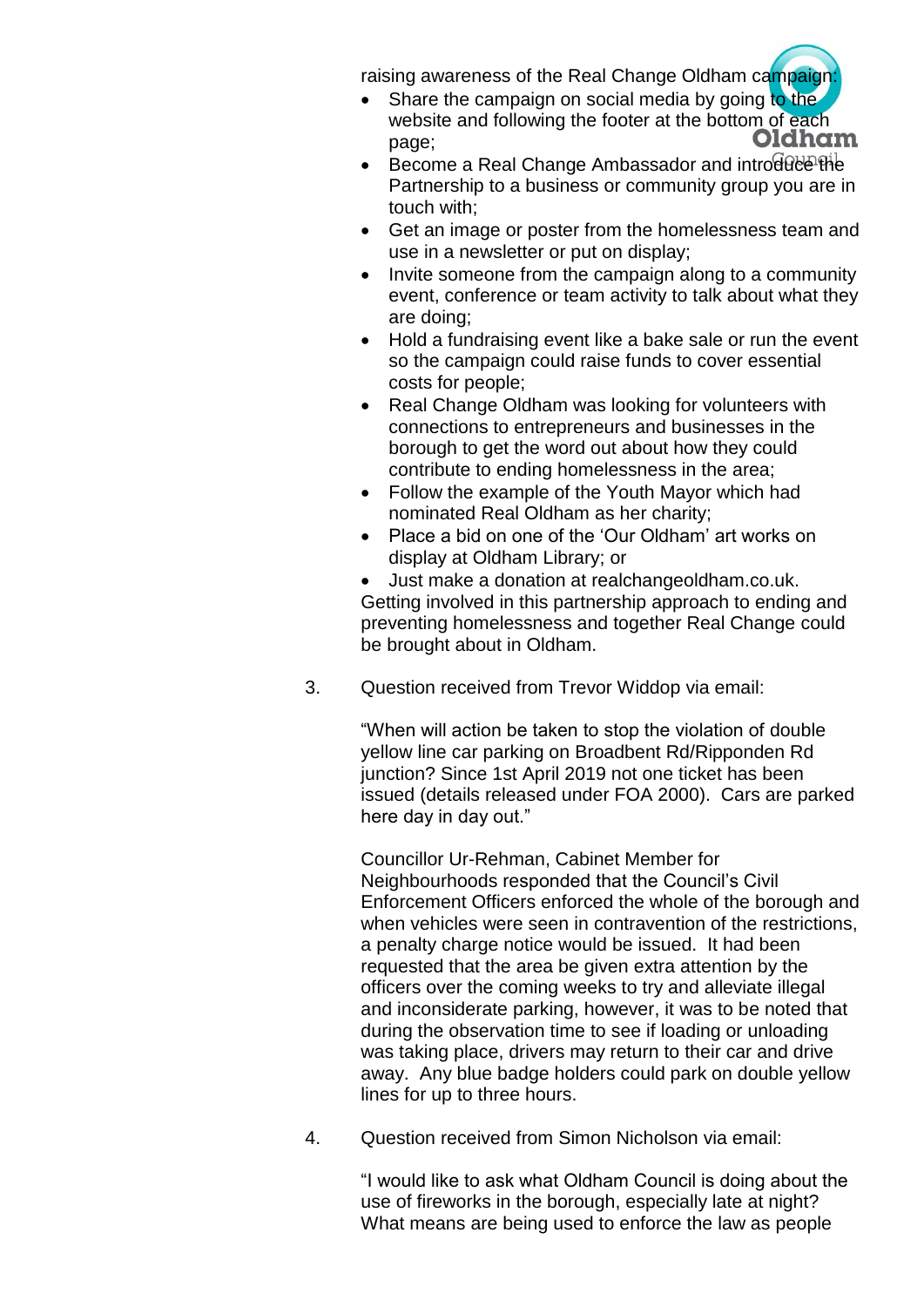are blatantly flouting it at present."



Councillor Shah, Deputy Leader of the Council and Cabinet Member for Social Justice and Communities, responded that the issue of enforcement against the use of fireworks during night time hours was a police enforcement responsibility. The Council was involved in a Greater Manchester wide operation called Operation Treacle that pulled together activity from Councils, Greater Manchester Fire and Rescue Service (GMFRS) and the Police. The Trading Standards team from the Council were involved in proactive work focussing on underage sales and safety standards of the products. The team also sent safety and advice information to all points of sale as well as reacted to any intelligence reported by members of the public. All other enforcement activities, which included the licensing of premises that sold fireworks, were carried out by GMFRS. Council was also once again holding its Big Bang Bonfire and Fireworks spectacular on Tuesday,  $5<sup>th</sup>$  November this year when residents and visitors in Oldham could enjoy the occasion in a safe environment.

5. Question received from Jeffrey Schofield via email:

"Hello, My name is Jeffrey Schofield I run a community clean-up group called Hathershaw litter Busters and get support from the local authorities and was wondering to report and prosecute fly tipping and anti-social behaviour could we have some more camera's around Hathershaw seeing as I hear there are funds available. Thank you for your time."

Councillor Shah, Deputy Leader of the Council and Cabinet Member for Social Justice and Communities expressed her appreciation for all the hard work Mr. Schofield and the community clean up group carried out in Hathershaw. Councillor Shah confirmed that the Council had four deployable CCTV cameras already located around Hathershaw in areas where persistent issues of both flytipping and anti-social behaviour had been reported. Councillor Shah suggested that an officer arrange to meet with Mr. Schofield and the group so further opportunities could be explored on where work could be done together as well as explain the justification needed before any new possible sites for CCTV could be considered.

6. Question received from Anthony Prince via Facebook:

"Hi, I have a question for our Councillor's. How many places of worship in Oldham pay no business rates?"

Councillor Jabbar, Deputy Leader of the Council and Cabinet Member for Finance and Corporate Services responded a Non-Domestic property that was a 'place of religious worship' was exempt from Business Rates under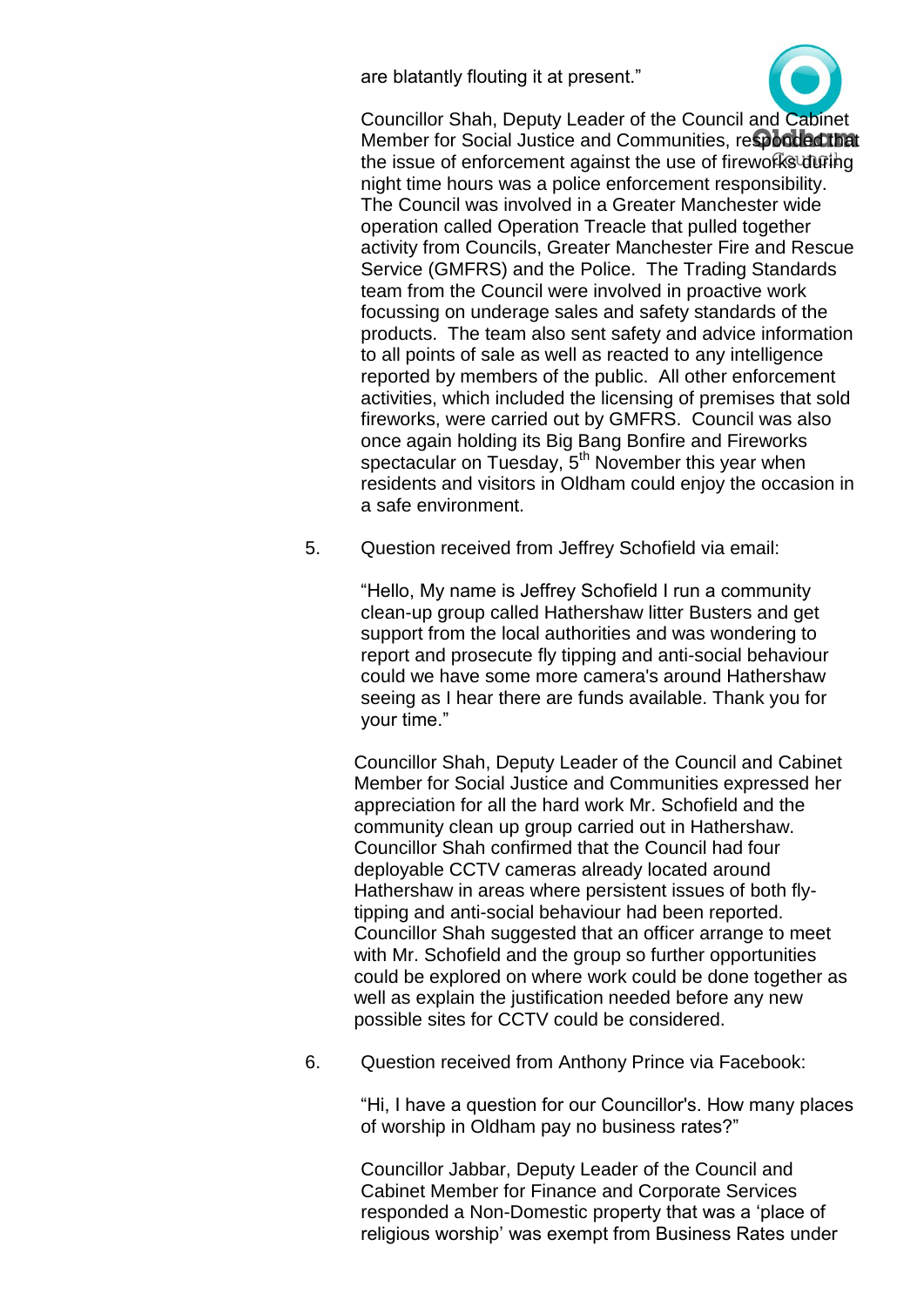Schedule 5 of the Local Government Finance Act 1988. The Valuation Office Agency (VOA) rather than the Council decided whether a property should be exempt. Any buildings which were exempted by the VOA did not appear n in the Ratings List which the Council used to calculate a bill for Business Rates so the Council could not advise as to the number of places of worship for which no Business Rates were payable.

7. Question received from John Power via email:

"I would like to know if the u turn that has been suggested by Councillor Sean Fielding about building in the centre rather than in our green spaces will be put into action, as developments such as Knowls lane have been approved when false statements regarding OPOL was put to members when the meeting was held. Also is it not a conflict of interest when one George Hulme who is the son of the housing senior is allowed to vote when we all know targets need to be met?"

Councillor Fielding, Leader of the Council and Cabinet Member for Economy and Enterprise explained first that public question time at the meeting was different as the questions would not be read out but would be summarised by the relevant Cabinet Members as part of the response. This would allow for more questions to be fit into the time allocated. The questions and responses would be published on the Council's website.

In response to the question, Councillor Fielding was not clear as to what u-turn had been perceived. Since becoming Leader of the Council in May 2018 it had been clear that it was an ambition to build as many as residential units as possible in the town centre to support the local economy which was trying to be built there. If the by-product of that was that it took pressure off the greenbelt allocations the Council was required to make as part of the Greater Manchester Spatial Framework (GMSF), then all the better. With regard to the recent Knowls Lane Planning Application. 50% of that site had already been designated as a housing site. An additional area of land adjacent to that site which was designated as OPOL was proposed to be developed upon, but none of that land was greenbelt and so the decisions around GMSF had not had a bearing upon that. Councillor Fielding also confirmed that Councillor Hulme's relationship to the Cabinet Member did not preclude him from voting on the Planning Committee.

At this point in the meeting the Mayor advised that the time limit for this item had expired.

**RESOLVED** that the questions and responses provided be noted.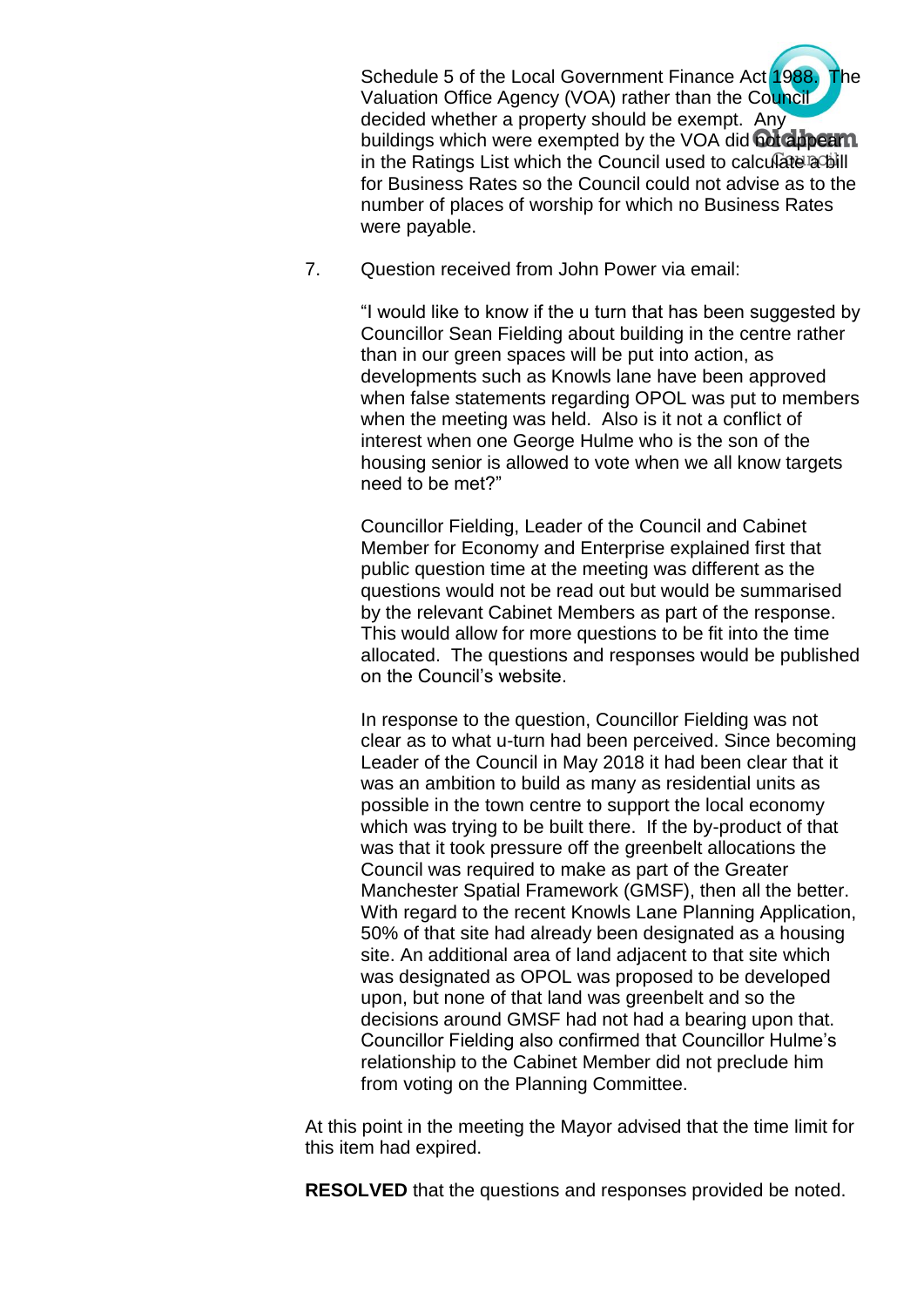b Questions to Leader and Cabinet

The Leader of the Main Opposition, Councillor Sykes, raised the following two questions: Oldham

Council

Question 1: OAP Tram Charge

"I want to bring to your attention the rather unpleasant and underhand news that the Greater Manchester Combined Authority are planning to tax the elderly residents of this Borough before they can even board a tram. Pensioners who currently enjoy free travel on public transport across Greater Manchester are being forced to pay an annual fee if they want to travel from A to B on Metrolink. The new Charge will be £10, whereas before it was free. This new tax will be live as early as January 2020. I hope we plan to communicate this to our elderly residents in the Borough? We must also think about if this new strategy should be means tested and not rolled out to everyone regardless of their own personal circumstances. The national law states free travel for the over sixty fives on buses, but from next year any pensioner wanting to claim free travel on the Greater Manchester Train and Metrolink Tram network will be forced to pay an annual administration charge. This £10 charge is simply a hidden Labour stealth tax on our elderly. OAPs now must pay for TV licences and struggle with heating and other bills in winter. Information freely available on the NHS website says hundreds of thousands of elderly people are cut off from society and suffer from loneliness. This applies especially to the over 75s as over one million of these older people live alone. This begs the sad question, why did the Labour party at the last full council meeting in July say they want to maintain free TV licences for the over 65s but now plan to charge pensioners for claiming their rightly entitled free travel? Please explain this to me because I know a lot of people will be just as puzzled as I am."

Councillor Fielding, Leader of the Council, responded that it was dishonest to claim the charge was a stealth tax. It was correctly referred to later in the question as the £10 administration charge. The charge was for the additional benefit of travelling for free on Metrolink trams and trains within the Greater Manchester conurbation. Free bus travel remained free and despite the way it had been spun in the media, free bus travel remained free and there was no charge for the pass to gain that travel. The administration charge was the cost of loading on the additional benefits for free travel on the Metrolink and heavy rail network in Greater Manchester. The £10 administration charge brought this charge into line with the administration charges the holders of other passes throughout the Greater Manchester conurbation also had to pay such as the new 'Our Pass' which provided free bus travel and additional benefits in terms of a leisure and cultural offer as designed by the Greater Manchester Mayor, Andy Burnham. 'Our Pass' carried a £10 administration charge. The WASPI Pass which had also been brought in by the Greater Manchester Mayor to close the injustice between free travel and the pension age changes seen by the WASPI women had a £10 administration charge. The 'IGO' passes which allowed young children who go to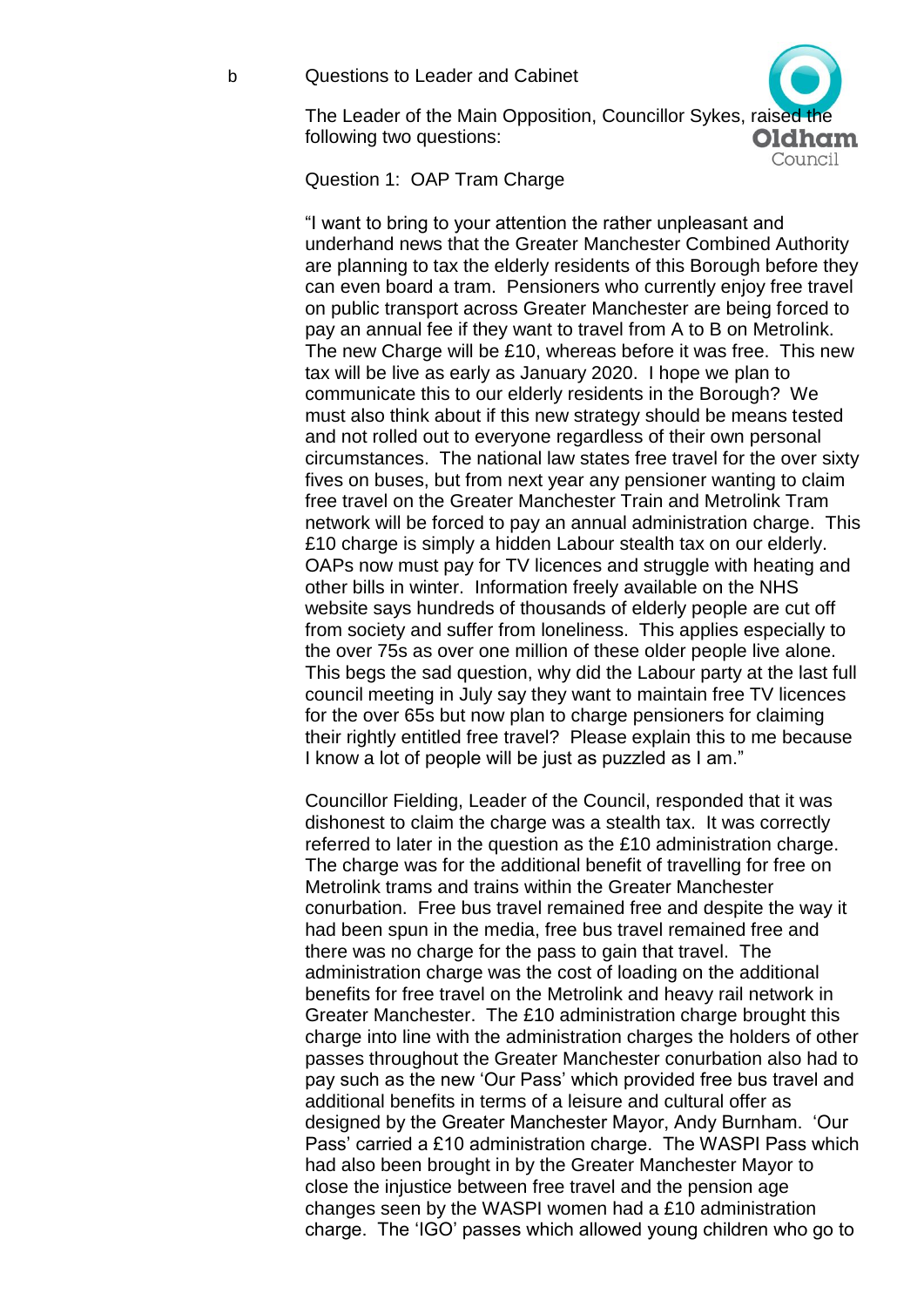school on the bus to pay concessionary fares also carried a £10 administration charge. The introduction of the £10 administration charge for the additional Metrolink and Heavy Rail benefit had brought that in line with the charges paid by people who accessed. similar passes. The money raised from the administration  $\mathcal C$  harges was ringfenced to be reinvested to transport projects throughout Greater Manchester. The charges of £10 would raise in excess of £1m that would go towards things like bus franchising, extensions to Metrolink and improving the quality of the heavy rail services in Greater Manchester when the devolved powers called for in controlling heavy rail services were in the region rather than be controlled by the Department for Transport in London.

Question 2: Greater Manchester Spatial Framework Proposals

"It is widely known, that the Greater Manchester Spatial Framework (GMSF), will build on large chunks of Oldham Borough's untouched and finite Greenbelt and green spaces including our valuable Protected Open Space. This is a persisting issue in the Borough and there have been mass demonstrations and organised protests against these proposals. This wide-ranging plan will decide the future of the Borough for generations. I have yet to hear which Oldham Council meeting will discuss the proposals detailed in the framework and for the Council to discuss and agree the terms laid out in the strategy. Given the importance of the subject, it would be wise, in the Liberal Democrats opinion, that Oldham Borough have a special one item agenda Council meeting about the Greater Manchester Spatial Framework. Can the Leader confirm when the much promised GMSF proposal will see the light of day? Can the Leader confirm that Oldham Council will hold a special one item agenda Council meeting to discuss, agree and comment on published GMSF proposals? And that there will be consultation on when that meeting might be held and a significantly long notice of when it will be held? If there is no special meeting planned, which ordinary meeting of Council, will this important matter be shoe horned into?"

Councillor Fielding, Leader of the Council, shared the frustration on the amount of time that had dragged on to give the people in Oldham a clear answer on where it was proposed to release land for development for the housing to be built as determined by the Office for National Statistics figures which the Government required the Council to use. The events in Westminster meant there was little certainty coming on what population figures the Council were expected to use in determining the number of houses, when the numbers would be confirmed and that left the Council in a kind of limbo. From conversations at Greater Manchester level, it had been understood that the Government would like the amount of greenbelt reduced for development, but the Government were also insistent that the Council used the 2014 ONS population projects on which it was impossible to deliver on the housing needed without releasing greenbelt for development. Until there was a clear answer from Government the Council was not in a position to confirm when GMSF would come forward and a special meeting of Council scheduled. The Leader was in agreement with Councillor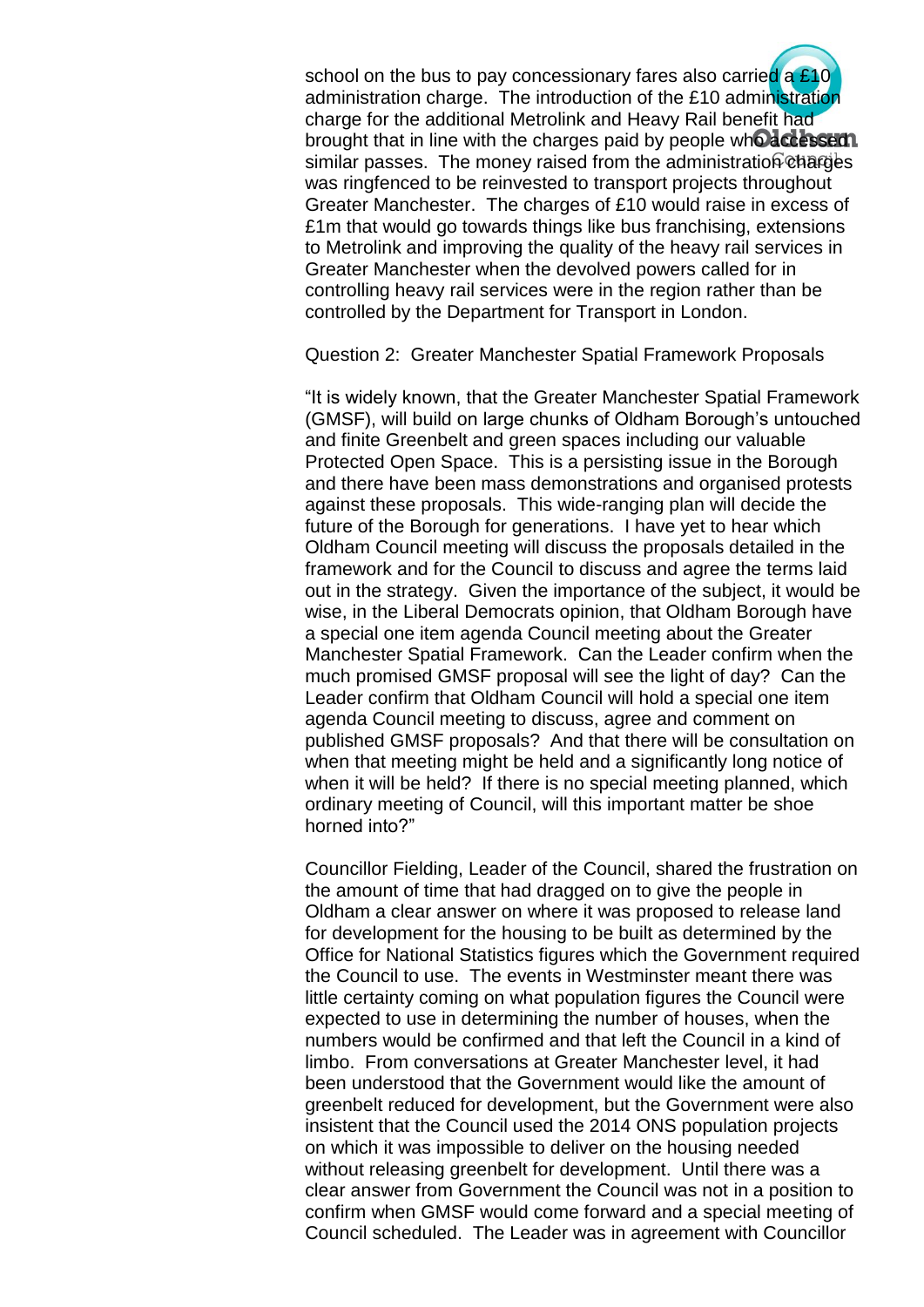Sykes there would need to be a special meeting to agree proposals, allow sufficient time for discussion and be open and transparent on the issue. When the Leader was in a position to confirm the method by which GMSF would come to Council, the m usual consultation method would take place when Constituted cil meetings were to be changed or additional meetings called. The Leader looked forward to the conversation with Councillor Sykes and hoped the proposals would come forward as soon as possible to clear the issues on the minds of elected members and the members of the public.

Councillor Hudson, Leader of the Conservative Group, asked a question related to local democracy, asked which District Executive had underspent and asked if local councillors could not be trusted in being accountable in spending ratepayers' money in their wards. Councillor Hudson seen this as another nail in local democracy in the borough.

Councillor Fielding, Leader of the Council, responded that there had been underspends in all areas and challenged the assertion on trust. The allowances for members had been increased which members had to spend in their wards.

The Mayor reminded the meeting that the Council had agreed that, following the Leaders' allocated questions, questions would be taken in an order which reflected the political balance of the Council.

1. Councillor Ahmad asked the following question:

"Waterhead Academy recently won the National Inclusive School Accord Award: will the cabinet member for Education and Skills join me in congratulating Waterhead Academy on this amazing achievement?"

Councillor Mushtaq, Cabinet Member for Education and Skills, joined in congratulating Waterhead Academy on the award. Councillor Mushtaq, as a former governor was fully aware of the background and context to which the school was striving on community cohesion and the belief that it could change. The award showed the successful effort.

2. Councillor Chauhan asked the following question:

"Posts have been shared on social media and allegations subsequently repeated in letters to local newspapers that undue influence was exerted on Members of the Planning Committee to direct them to vote in a certain way at a recent Planning Committee meeting. Could the Leader advise Council on the veracity of these claims?"

Councillor Fielding, Leader of the Council and Cabinet Member for Economy and Enterprise responded that the essence of some of the claims that had been made were symptomatic of society today. Different views could be held on the same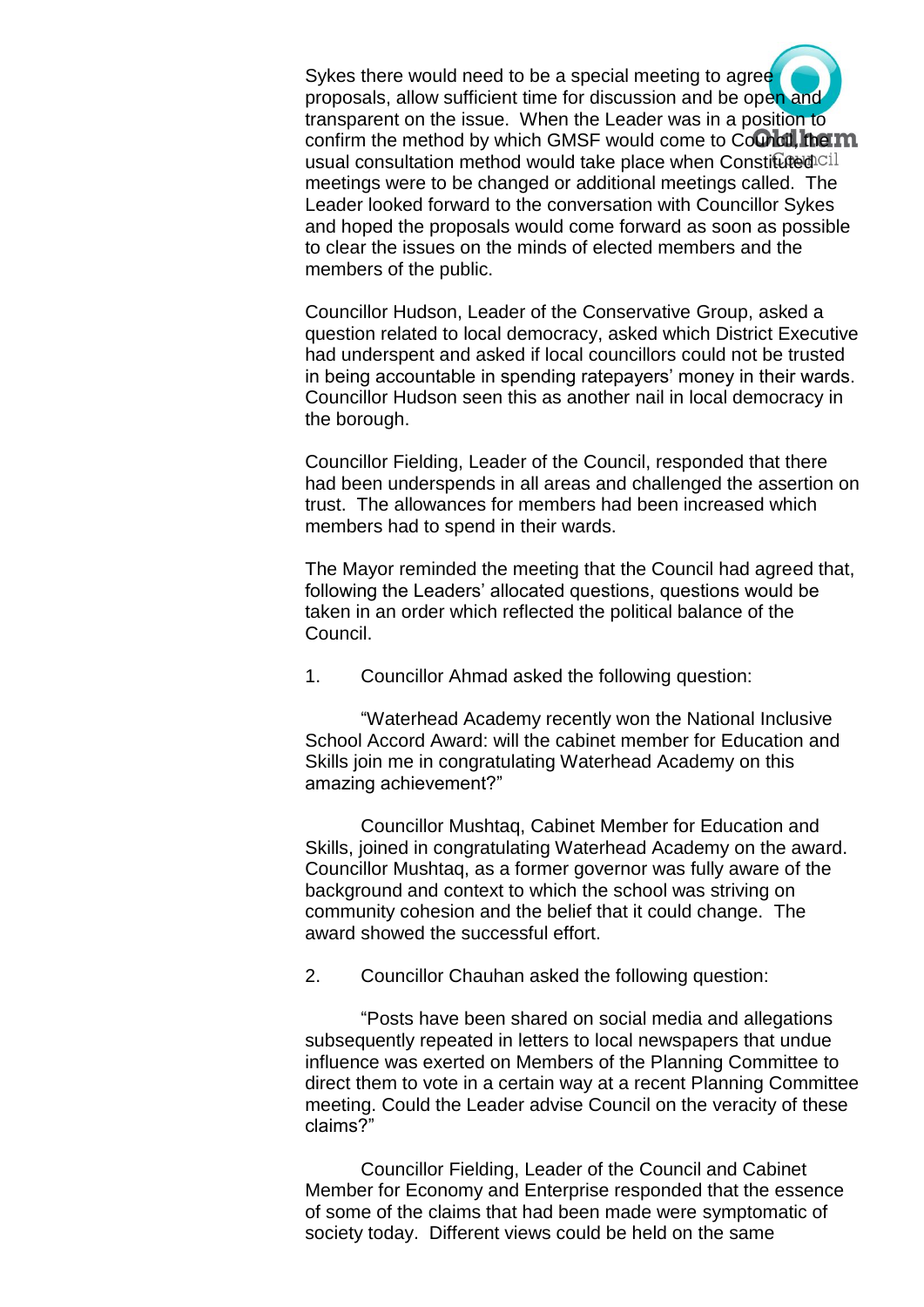information which had been received. Planning Committee was a quasi-judicial function with the Council. Members were required to attend the Committee with an open mind. The Leader had faith that all members of all parties who attended the Planning Committee  $m$ did this. The Leader had been a member of the Planning Council Committee in previous years and voted for decisions that were unpopular. The Leader had faith that elected members attended Planning Committee with an open mind and no decisions made prior to the evidence being given whether it was given by elected members, members of the public or by officers in the presentation, in writing or verbally at the meetings.

3. Councillor Garry asked the following question:

"Could the Cabinet Member for Finance comment on the Spending Review announced by the Chancellor? Will the money granted to local government meet Oldham' needs, particularly in adult and children's services?"

Councillor Jabbar, Deputy Leader of the Council and Cabinet Member for Finance and Corporate Services responded that when the Chancellor had presented the Spending Round, it contained some good news but only covered one financial year. Whilst there were a range of funding announcements, it was very pleasing to hear the following confirmed:

- Firstly, there would be no reduction in Government departmental day-to-day budgets which gave an assurance that general Council funding would continue at this year's levels. There had been concern that there would be a further fall in grant.
- Secondly, £2.5 bn of existing Social Care Grants would continue with a further £1bn of grant promised. There had been concern that Social Care Grants would cease and the continuation of the funding was very welcome.
- Thirdly, there would also be additional funding for schools a national total of £2.6bn in 2020/21 including £700m for High Needs which was most welcome given the challenges being faced in Oldham Schools.

Whilst the individual Authority allocations were yet to be announced, this was much better than had been anticipated. The announcement did not go far enough to reverse the effects of austerity. Since 2009/10 the Council had been forced to make budget reductions of £216m which had had a massive impact on Oldham. New research by the TUC and the New Economics Foundation think-tank had found that Government cuts would leave local authorities with a £25bn black hole, leading to more cuts to services and increasing the chance of more councils being forced to declare bankruptcy. In Summary, the new was pleasing. However, it was pleasing news, however, for more needed to be done to restore funding levels and allow meaningful financial planning.

4. Councillor Williamson asked about complaints received by Crompton ward councillors about the Crompton House School expansion build. The complaints were mainly about the hours of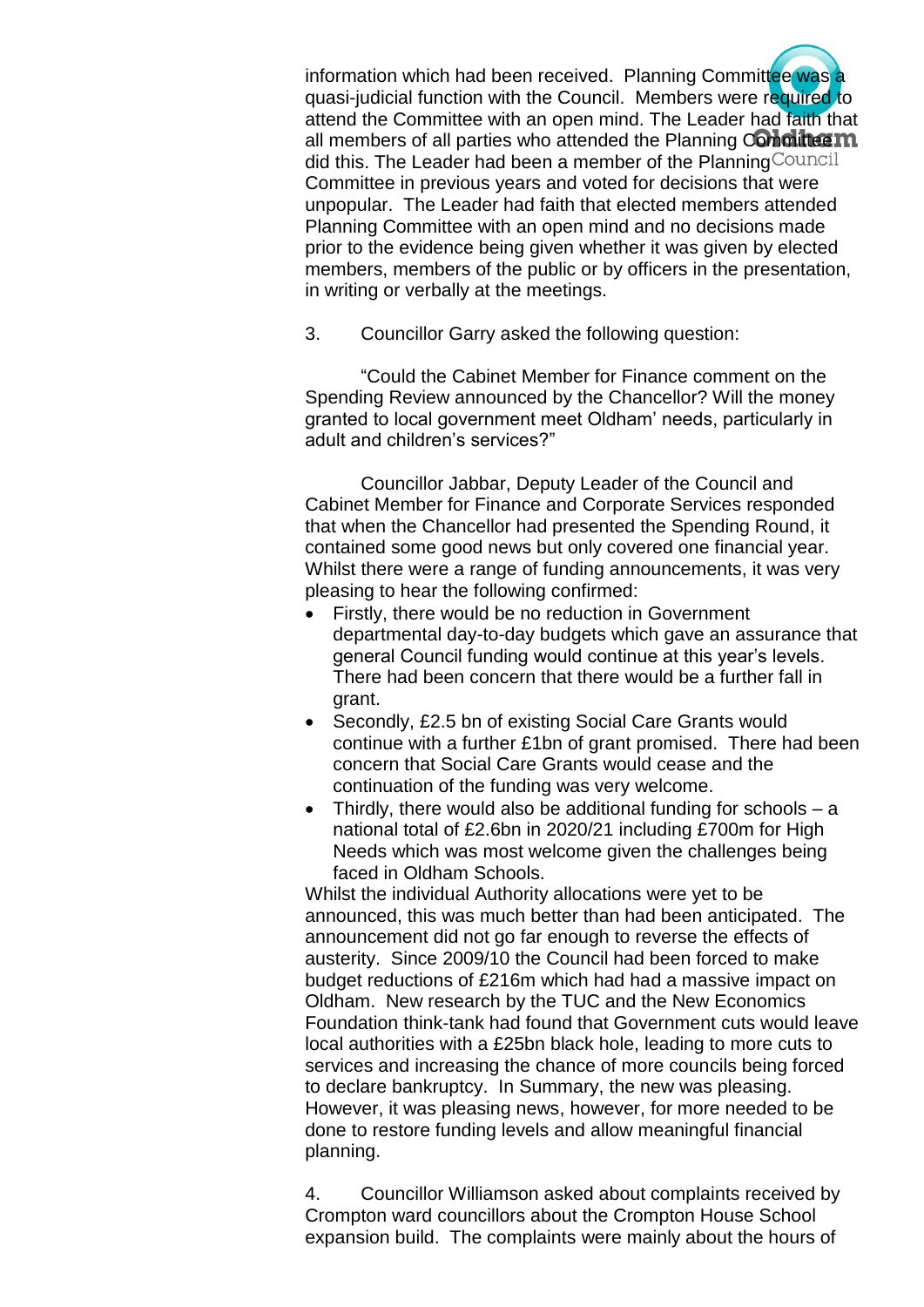construction, vehicular movements which were in clear breach of planning condition no. 27 which stated 'during construction and demolition no vehicle movements from construction vehicles to and form and within the site shall take place except betwee**n 7.30 amm** and 6.00 pm each day Monday to Saturday and at no times on  $C^{11}$ Sundays, public or bank holidays'. Despite warnings, the contractor had ignored this condition four times just on a Sunday. There were more breaches on weekdays as well. Councillor Williamson asked if Oldham Council would reassure residents who had photographs and videos to evidence the breaches that the Council would use the full force of planning enforcement officers and prosecute the contractors for breaches in planning conditions and that there would be no further future breaches. What was the point of a planning condition if the Council did not do anything about it and let the contractor do what they wanted with no consequences. It was also to be noted that the contractor had been commissioned by Oldham Council's Unity Partnership to carry out this particular project. If the Council could not get it's house in order, what chance was there. In addition, the contractor had a lot to answer for in failing to deliver the school build on time which had resulted in Years 10 and 1 not returning back to school on time. Perhaps the Cabinet Member would like to comment on that?

Councillor Roberts, Cabinet Member for Housing, responded that planning enforcement officers would take action but evidence would be needed in order to do so. Councillor Roberts urged Councillor Williamson and local residents to submit their evidence to the Interim Head of Planning so the information could be sent to the planning enforcement officers for action to be taken. There was no guarantee given on the outcomes as the evidence would need to be examined to determine whether it was sufficient to support a prosecution. In terms of Unity Partnership and the delivery of the project, it was understood that the delivery was a week late and the school was now open with the new build completed. The provision of good facilities for local children was something to be welcomed.

5. Councillor Davis asked the following question:

"I have been asked on quite a few occasions recently by members of the public about the availability of affordable 4 bed homes in the Borough, it appears when the more affordable 4 bed homes and larger are up for sale they are being sold to developers who are turning them in to HMOs, I understand there is a shortage of larger homes in Oldham and would it be possible to stop them being turned in to HMOs so families who require this type of property have a chance to remain in the Borough and have no need to move away?"

Councillor Roberts, Cabinet Member for Housing responded that developers were competing in an open market and would be able to outbid residents in buying what was available. Currently, conversion to a 3 to 6 bed HMO was permitted development and did not need planning permission. If there was clear evidence to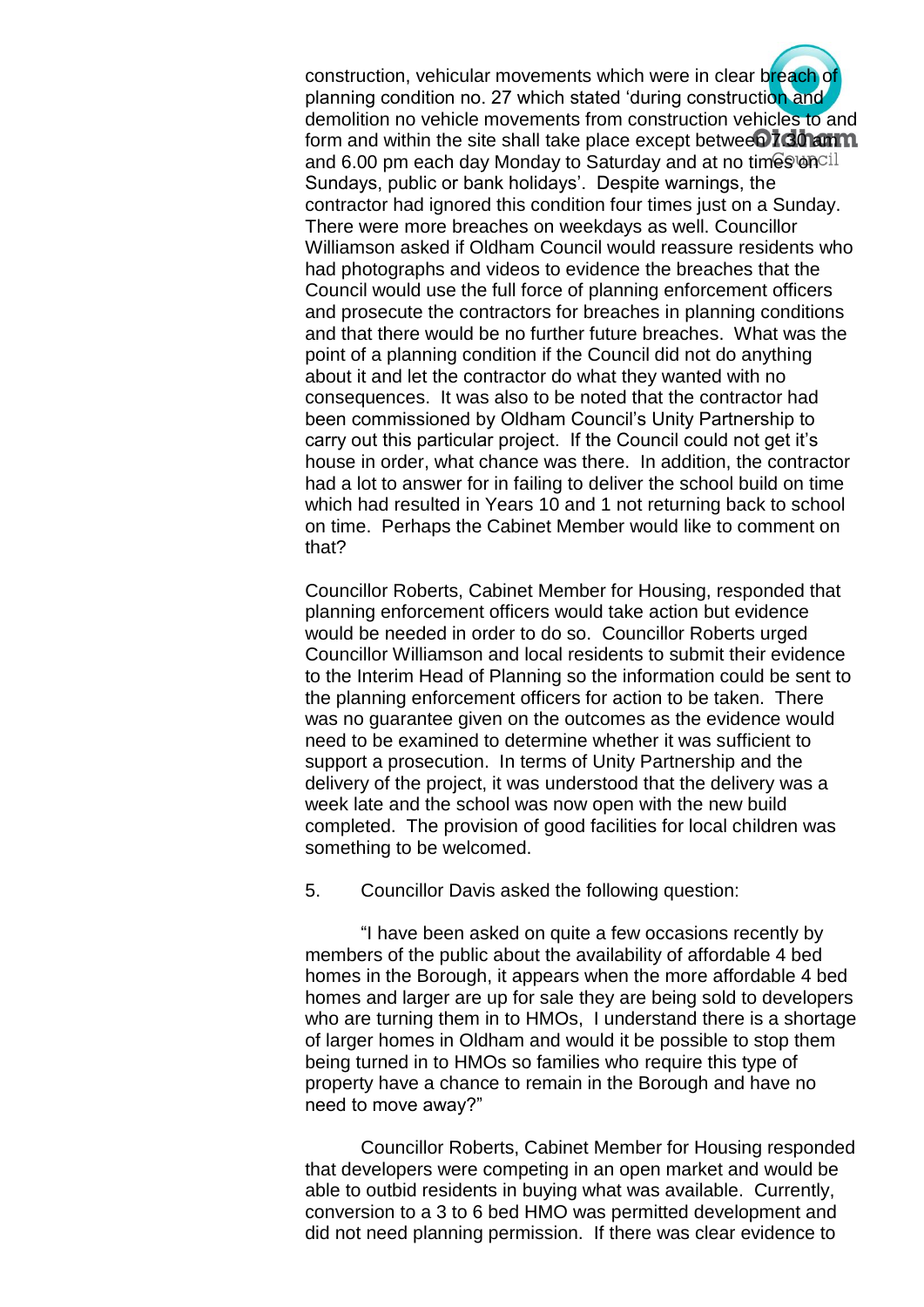demonstrate that converting large houses to HMOs was causing serious problems then it was possible to issue an Article 4 Direction to remove permitted development rights to convert a dwelling to an HMO. This was not straightforward as it removed a legal right buth. there were examples where this had been achieved. The Council would need to show there were high concentrations of HMOs being formed that were affecting local neighbourhoods. It was most likely that this could be demonstrated in a focused area. Evidence of serious problems would be needed, for example changes to the character of an area or in terms of parking, rubbish and neighbour nuisance. Officers had begun to collate the number of HMOs but more would be needed to achieve a Direction. If members felt it would be helpful to discuss evidence gathering further, the Strategic Planning Team could help. The issues about housing need and the data that had been collated to support the housing strategy came into play at the planning application stage. Should the Council be successful in removing permitted development rights, permission would be needed to convert a home into an HMO which would be determined on a case by case basis.

6. Councillor Hewitt asked the following question:

"On the 2nd of September I phoned my doctor for an appointment and was given a date of 3rd of October a wait of just over a month, what provision will be put in place when Birks Quarry, Stonebreaks and Knowls Valley developments over 700 houses are built for access to doctors and other services?"

Councillor Roberts, Cabinet Member for Housing, responded that planning permission had been granted for 265 new homes on Knowls Lane and consultation had taken place on 213 homes at Springhead Quarry, whilst Birks Quarry had 36 homes allocated in the Strategic Housing Land Availability Assessment (SHLAA). The Council had a well-established process which ensured that there were sufficient school places available as populations grew and shifted – St. Agnes' school would be gifted land as part of the planning agreement on Knowls Lane. The Clinical Commissioning Group (CCG) did not anticipate the new developments would have a destabilising effect on any one GP practice. For example, there were 13 practices within two miles of the Knowls Valley Site. More generally, the CCG was taking steps to ensure good access to GPs for both routine and urgent appointments. An additional 520 appointments were available every week at evenings and weekends which can be booked on 0161 934 2827. There were currently 7,000 households in housing need in the borough who were already using GPs, schools and other services. Evidence from recent developments such as Thorp Road in Royton and Broadway Green, was that most people who moved into these new homes were already living in the borough either locally or further afield. For example, shared ownership offered people the opportunity to own their own home moving from the private rented sector or affordable rent offered young people the chance to leave the family home. It would be wrong to assume that 514 homes in total meant 514 extra families in needing public services.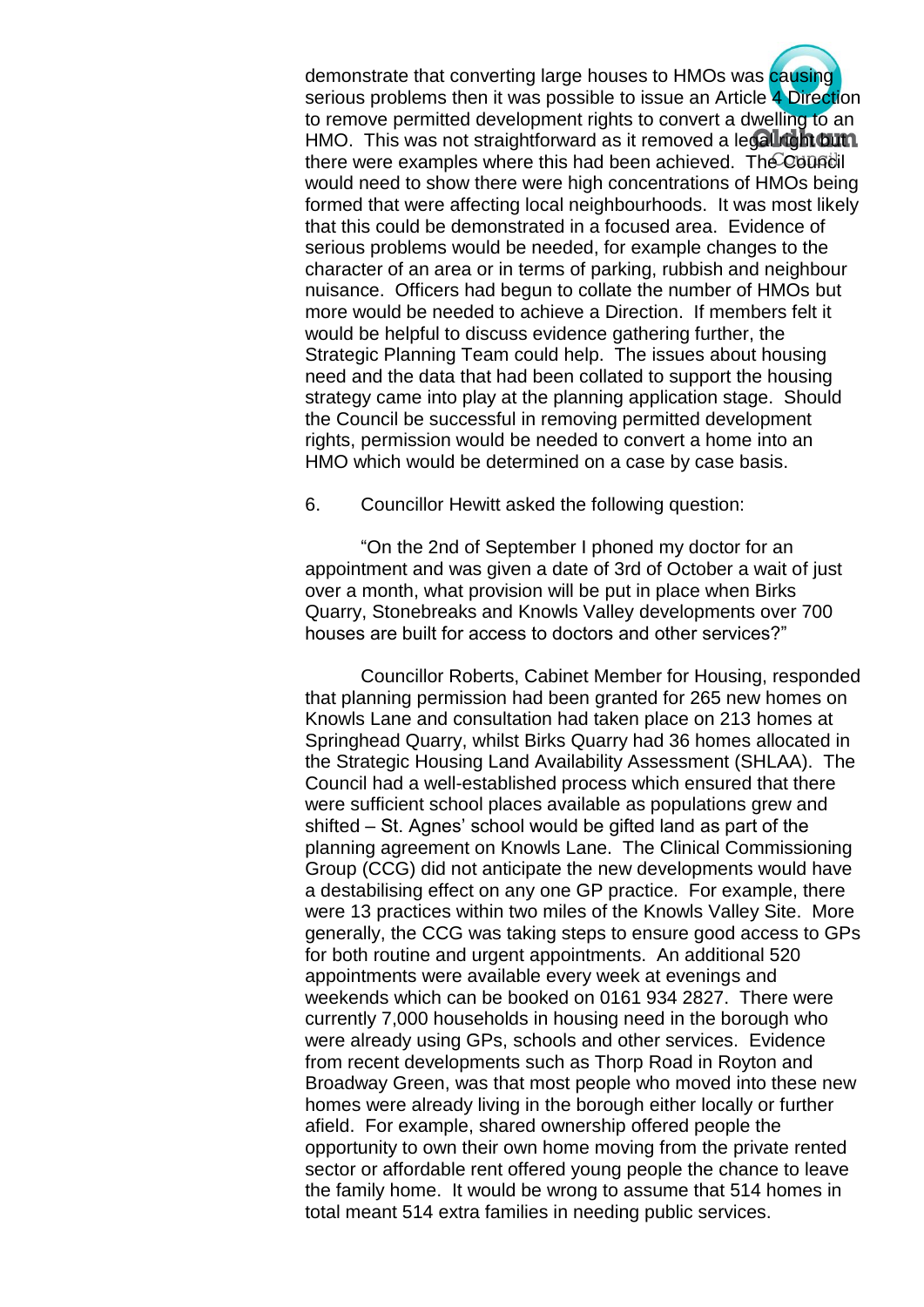7. Councillor Shuttleworth asked the following question:

"The opportunity for residents of this Borough to directly ask questions of the Administration at full council is a positive m one which was welcomed by elected members when first introduced some years ago by the then Leader of the Council, Jim McMahon. Many residents have seized this opportunity either in person or via email and have done so in a positive way. Unfortunately, very much a minority have seen such an open and transparent opportunity to create a disturbance once they have asked their question, and on one recent occasion a member of the public harangued the Leader from the public area when he went to the water fountain. Councillors are rightly subject to a Code of Conduct and while I don't know, nor should I know, how many such complaints are submitted, this is the right afforded to residents if they believe they have been wronged. Having said all that, may I ask the Leader that taking this into account, does he agree with me that residents should also conduct themselves, either by question or from the public area, in a manner which they rightly expect from elected members, be this face-to-face or in this Chamber?"

Councillor Fielding, Leader of the Council and Cabinet Member for Economy and Enterprise responded that he had been a Councillor in Failsworth for eight years which had had some challenging times. The Leader highlighted the openness and transparency of Council and the ease by which people could ask questions at full Council. The Leader welcomed people asking questions which were sometimes difficult to answer and challenging. If, as some alleged, outside the Chamber elected members were somehow not transparent and dishonest, why would elected members invite people in, to stand at the lectern and ask questions directly to the members. The Leader welcomed the opportunities for residents to engage directly with councillors in Council and other forums such a residents meetings and ward surgeries, wherever it would be to find councillors in an accessible locations. Councillors did have to adhere to the Code of Conduct. It was to be expected that when Council was opened up to allow people to come and engage directly, that good behaviour was reciprocated. The Leader invited more questions to Council as not all the time allotted to public question time was used but it also had to be accepted that there were process and procedures in the Chamber and asked that people respect these and the answer that was given at the time of asking.

8. Councillor Al-Hamdani asked a question related to the lack of a five-year housing supply plan which had caused a problem when making objections on planning applications and decisions being biased in favour of developments given that the Council had not plan in place. When was the Council going to get a five-year housing supply plan and why did the Council not have one already?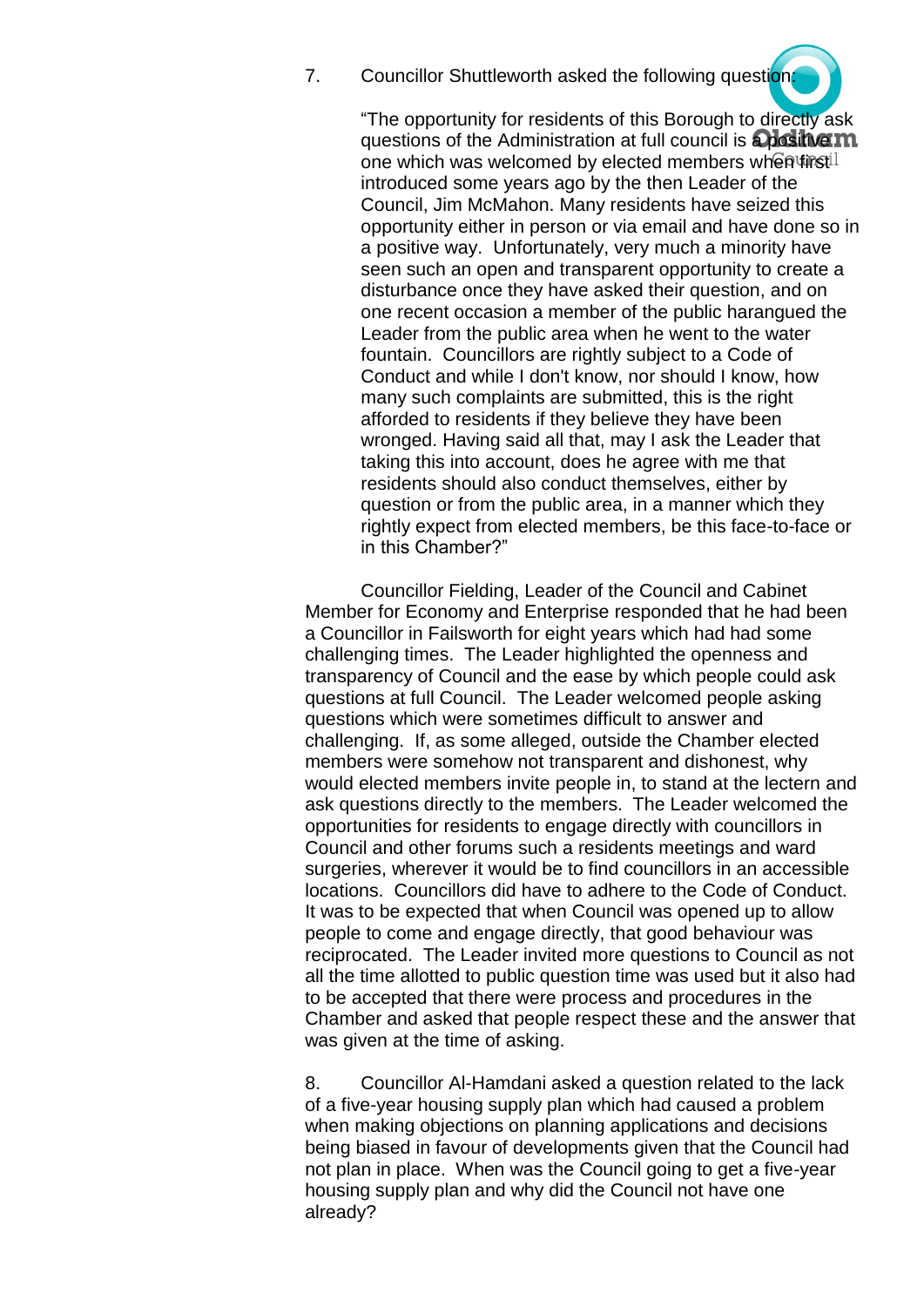Councillor Roberts, Cabinet Member for Housing, responded that the Council did not have a five year supply plan which meant there was a presumption in favour of sustainable development in terms of the applications that were put in front of the Planning  $\alpha m$ Committee. As the Council had failed the Housing Deliver (Test). this reinforced that position. The Council's Housing Land Supply was published annually and would be updated later this year. Details of the current position which included the Strategic Housing Land Availability Assessment (SHLAA) was available on the Council's website. One of the issues which the Greater Manchester Strategic Framework (GMSF) was attempting to address was the issue of land supply and the longer term planning which a 20 year plan allowed the Council to do and helped to address some of the issues around land supply by looking at what was needed over a 20 year period and what land would be coming forward further down the line. The Council could use that as a defence having to agree and apply the presumptions to sustainable development. Part of the reason for being involved in GMSF process was to try to protect the Council's position in the longer term, but left aside the controversy about some the sites. The Council was not in a position to say when there would be a five year plan as the land in the borough was not in the Council's control and were reliant on sites coming forward by land owners and developers coming forward with viable proposals. The Council wold be assisted if the Government made changes to its policies particularly, the policy on helping make brownfield land suitable and economic to build on. It would also help if the Government changed the way it managed the many billions of pounds given to Homes England in terms of subsidies and what the Council could be entitled to apply for to meet the housing needs in the Borough. The Council was in the position where to do the best that it could on an annual basis was to scan the borough, talk to people, put into land supply everting that could be found, but equally more land could not be found that didn't exist. The best the Council could do was to plan and campaign to get resources needed in order to develop more of the brownfield land that everyone would like to see used more sustainably and to the benefit of local people.

At this point in the meeting the Mayor advised that the time limit for this item had expired.

**RESOLVED** that the questions and responses provided be noted.

c Questions on Cabinet Minutes

Council were requested to note the minutes of the Cabinet held on the undermentioned dates and to receive any questions on any items within the minutes from members of the Council who were not members of the Cabinet and receive responses from Cabinet Members. The minutes of the Cabinet meetings held on 24<sup>th</sup> June 2019 and 22<sup>nd</sup> July 2019 were submitted.

Members raised the following questions: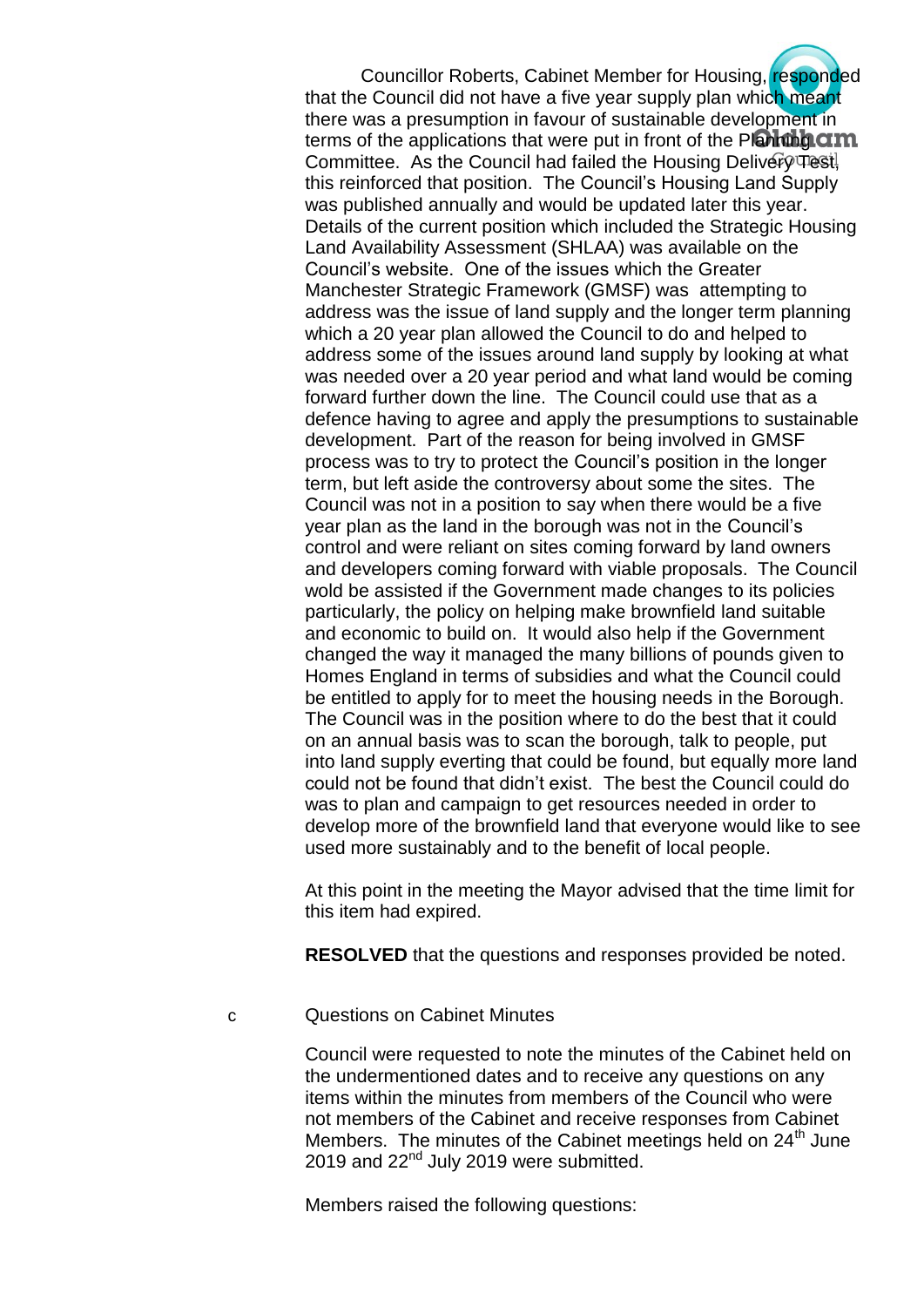1. Councillor Murphy, Cabinet Minutes, 24<sup>th</sup> June 2019, Item 12, Highways Improvement Programme 2019/20 – 2021/22 Update. Councillor Murphy asked if consideration could be given to getting funding through rubber tires for **madition**<br>surfacing surfacing.

Councillor Ur-Rehman, Cabinet Member for Neighbourhoods Services welcomed the opportunity and would discuss the idea with Highways Officers.

2. Councillor H. Gloster, Cabinet Minutes, 24<sup>th</sup> June 2019, Item 12, Highways Improvement Programme 2019/20 – 2021/22 Update. Councillor H. Gloster asked if there was a maintenance regime in place for signage. Some signage had become obscured by moss and lychen.

Councillor Ur-Rehman, Cabinet Member for Neighbourhoods Services responded that there was an annual maintenance budget and an annual inspection. Councillor H. Gloster was asked to send the particular signs which were an issue to Councillor Ur-Rehman.

#### **RESOLVED that:**

- 1. The minutes of the Cabinet meetings held on  $24<sup>th</sup>$  June 2019 and  $22<sup>nd</sup>$  July 2019 be noted.
- 2. The questions and responses provided be noted.
- d Questions on Joint Arrangements/Partnerships

Council were asked to note the minutes of the following Joint Authority and Partnership meetings and the relevant spokespersons to respond to questions from Members.

The minutes of the following Joint Authorities and Partnerships meetings were submitted as follows:

| Greater Manchester Health and Care Board                             | 31 <sup>st</sup> |
|----------------------------------------------------------------------|------------------|
| May 2019<br><b>Greater Manchester Transport Committee</b>            | $12^{th}$        |
| <b>July 2019</b><br>Greater Manchester Waste and Recycling Committee | 14 <sup>th</sup> |
| <b>March 2019</b><br><b>National Park Authority</b>                  | 5 <sup>th</sup>  |
| <b>July 2019</b>                                                     | (AGM             |
|                                                                      | 19 <sup>th</sup> |

|                                              | <b>July 2019</b> |
|----------------------------------------------|------------------|
| MioCare Board                                | 11 <sup>th</sup> |
| March 2019                                   |                  |
| <b>Greater Manchester Combined Authority</b> | 28 <sup>th</sup> |
| June 2019                                    |                  |

Members raised the following questions: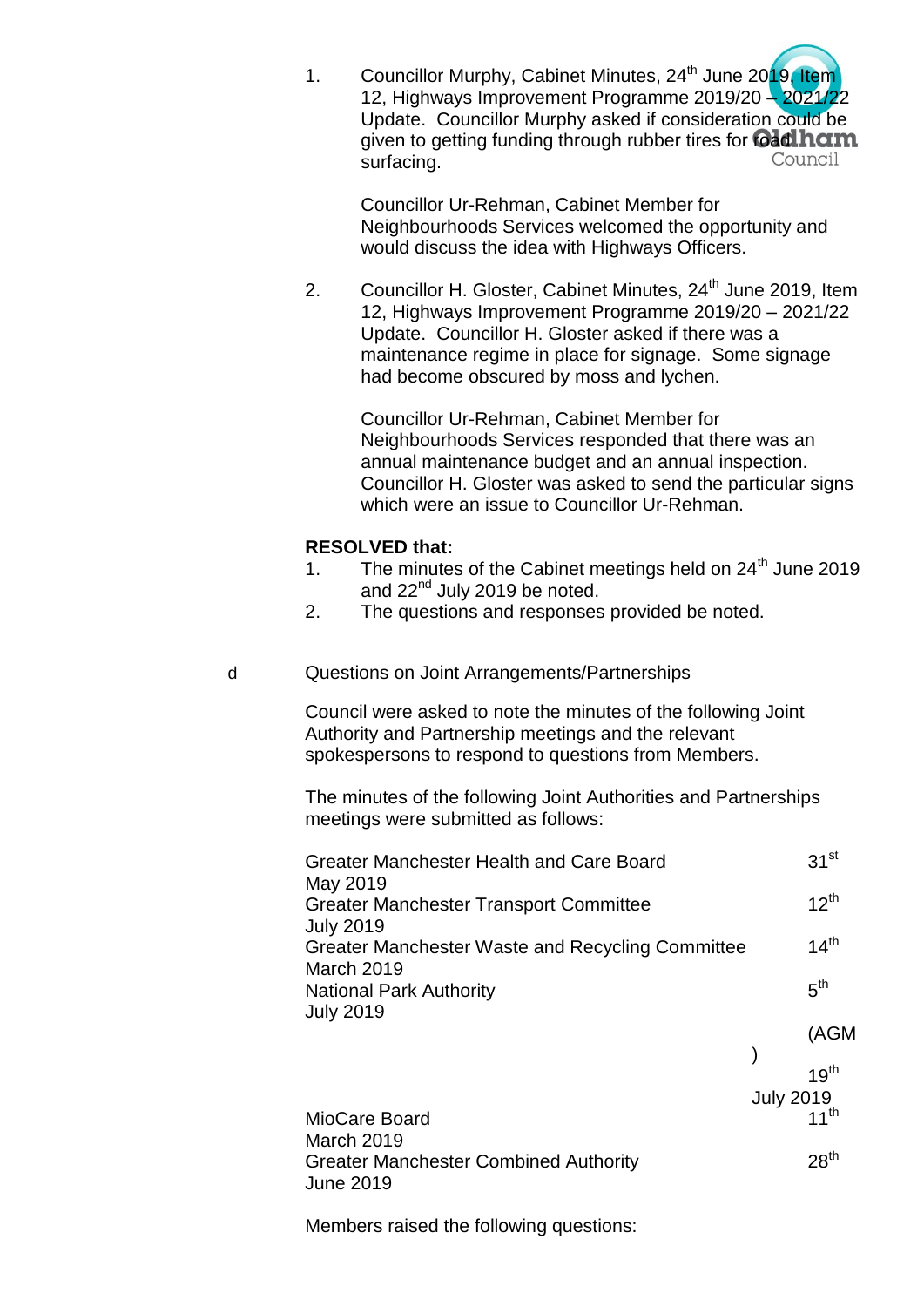

1. Councillor Hamblett, Greater Manchester Health and Care Board, 31<sup>st</sup> May 2019, Item HCB 28/19, Chief Officers Report. Councillor Hamblett asked about the Primary m Care Networks and Trent Road Surgery. The CCG had paused on the decision and asked if the Council would use the opportunity to signpost residents to join the nearby Crompton Health Centre instead of travelling to Royton and have sustainable health care in local areas?

> Councillor Fielding, Leader of the Council and Cabinet Member for Economy and Enterprise referred the question to Councillor Chauhan, Cabinet Member for Health and Wellbeing. Councillor Chauhan responded that patients had a free choice to sign up to surgeries and could sign up to any surgery. It was a patient's choice.

2. Councillor Murphy, Greater Manchester Waste and Recycling Committee, 14<sup>th</sup> March 2019, Item WRC 18/70, Interim Services Contract Update. Councillor Murphy referred to the position on overall diversion rates to landfill which had continued to increase to over 90% achieved by increased recycling rates, production of Refuse Derived Fuel and less waste sent to landfill. Councillor Murphy asked if reassurances could be provided that one problem wasn't being solved by another and air pollution issues being created?

> Councillor Hewitt, Spokesperson for the Greater Manchester Waste and Recycling Committee responded that technology was in place. Material in furnances was very pure, most the smoke was recycled similar to clear burn fires in homes with 95% of the fuel combusted and provided assurance that the atmosphere was not being polluted.

#### **RESOLVED that:**

- 1. The minutes of the Joint Authorities and Partnership meetings as detailed in the report be noted.
- 2. The questions and responses provided be noted.

#### 9 **NOTICE OF ADMINISTRATION BUSINESS**

Motion 1 – Kashmir

The Chief Executive had been notified of a change to the Mover and Seconder to the Motion.

Councillor Shah MOVED and Councillor Chauhan SECONDED the following MOTION:

In moving the Motion the MOVER requested an alteration to the motion to add the following at paragraph 3: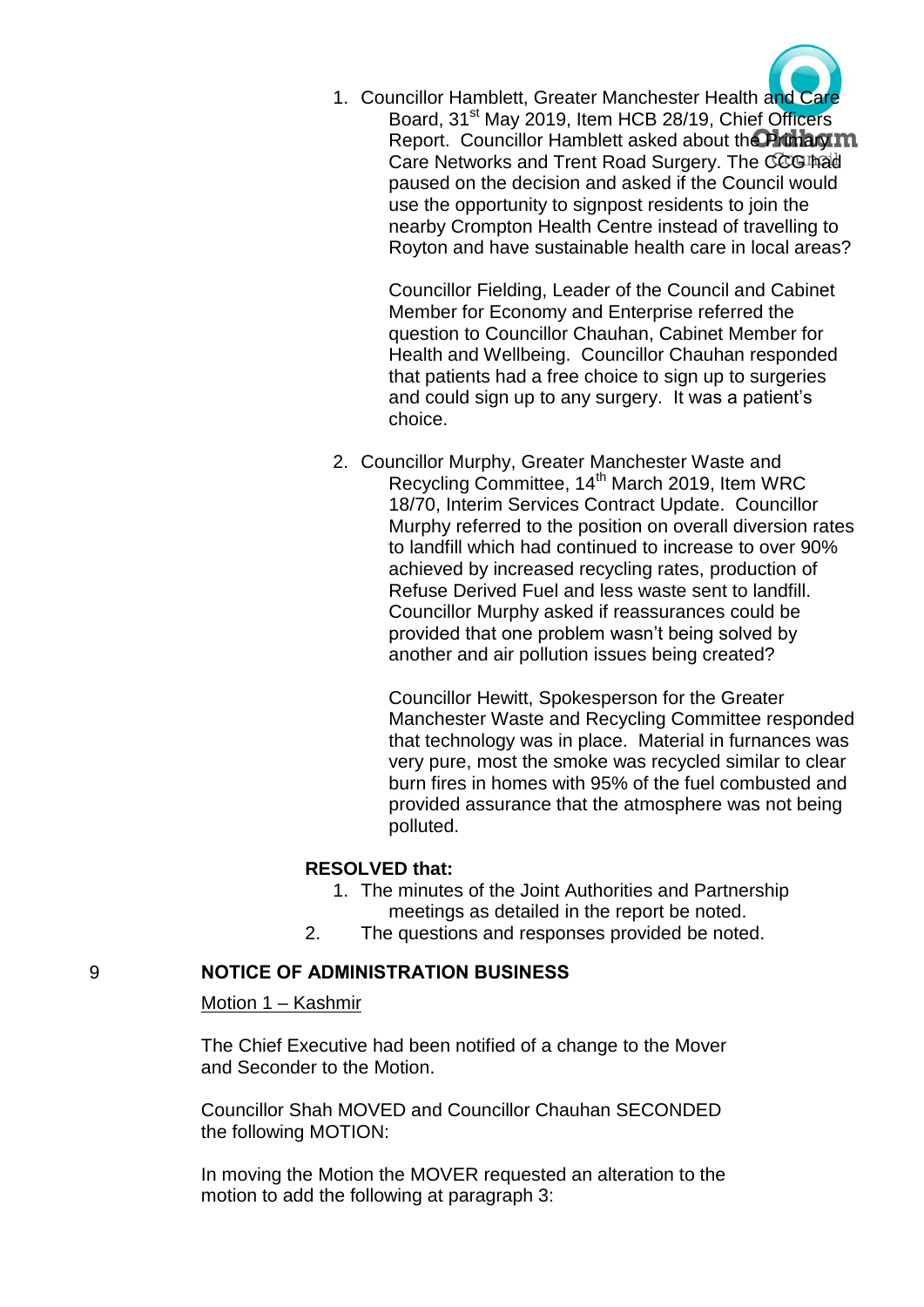"6. Allow essential aid such as food and medicine to be provided to residents of Jammu and Kashmir under the supervision of the United Nations and international charities."



"This Council notes with concern

- (i) The Indian Government's decision to remove Article 370 and 35A from the Indian Constitution, which grants special status to Indian-controlled Kashmir, the recent movement of troops into Kashmir and the imposition of travel restrictions and a communications blackout affecting landlines, mobile phones and the internet.
- (ii) The Human Rights abuses in both Indian and Pakistani administered Kashmir as detailed in the United Nations Human Rights Commission reports of 2018 and 2019

This Council recognises that this unilateral action affects many Oldham residents with family and friends living in Kashmir who are concerned for their safety and well being. This Council believes that the UK Government and international community should use all diplomatic and economic measures at their disposal to influence the Indian and Pakistan Governments to:

- 1. Ensure that democracy is respected and that the Kashmiri people are at the heart of any negotiation or settlement of this issue.
- 2. Ensure that United Nations Security Council resolutions on Kashmir are respected, including UNSCR 47 which refers to the people of Jammu and Kashmir having the right to self-determination.
- 3. Respect the 1972 Simla Agreement which refers to the future of Jammu and Kashmir being determined by peaceful means.
- 4. Ensure that the rule of law is upheld and human rights are protected by lifting the telecommunications black out and allowing independent, international observers to the region.
- 5. Support the assistance of a United Nations Special Envoy for Kashmir in facilitating a peaceful and sustainable future for Kashmir and all its peoples.
- 6. Allow essential aid such as food and medicine to be provided to residents of Jammu and Kashmir under the supervision of the United Nations and international charities."

Council resolves to ask the Chief Executive to write to

- 1. The Prime Minister registering the Council's concern at the action of the Indian Government and urging the UK Government to press for a resolution of the crisis based on the principles outlined in this motion.
- 2. the Borough's three MPs thanking them for the action that they have already taken and ask them to use all parliamentary measures at their disposal to support the principles outlined in this motion."

Councillor Mushtaq spoke in support of the Motion. Councillor Akhtar spoke in support of the Motion. Councillor Sykes spoke in support of the Motion.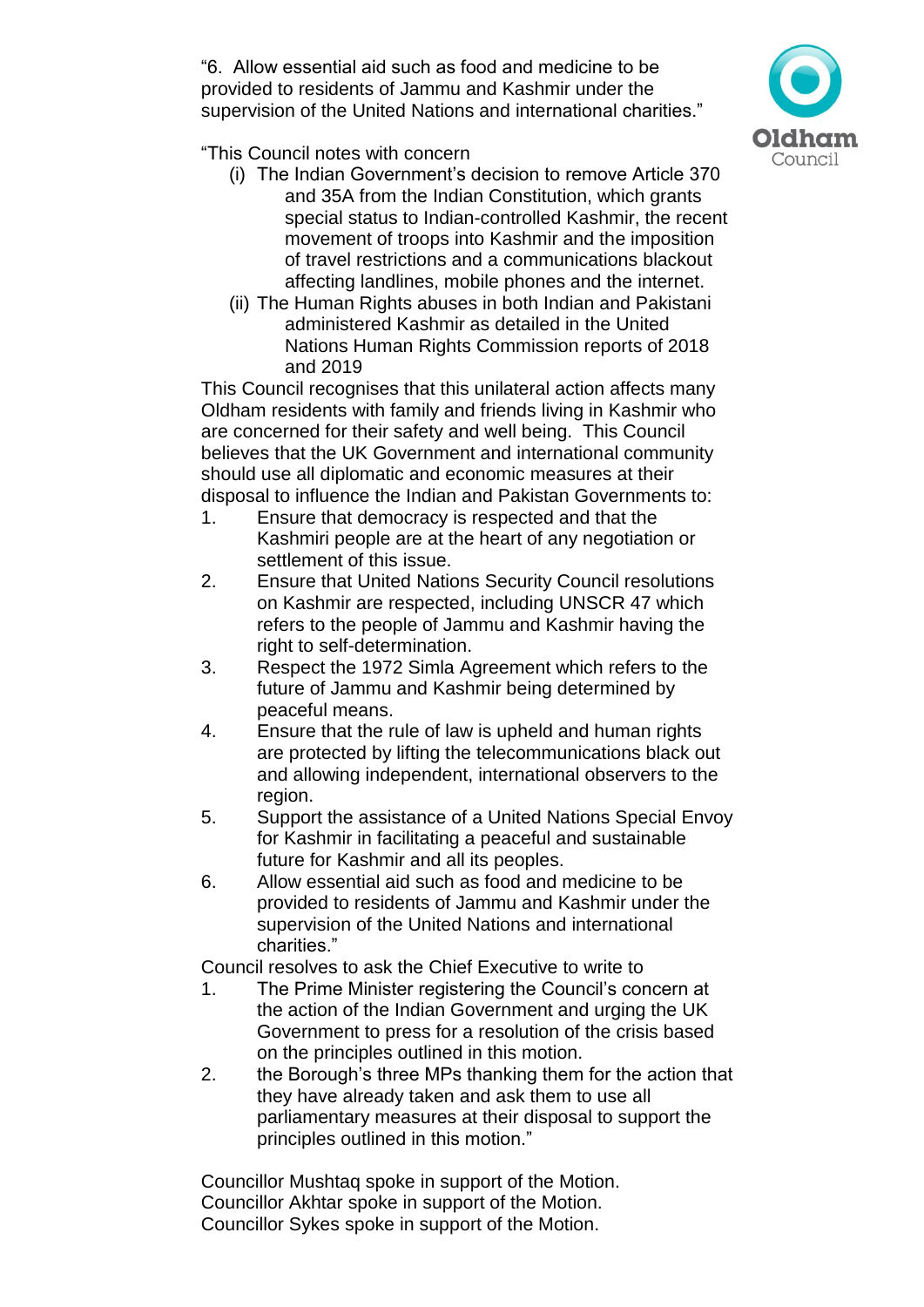Councillor Chauhan exercised his right of reply.

On being put to the vote, the MOTION was therefore CARRIED UNANIMOUSLY.



# **RESOLVED that:**

- 1. The Chief Executive be asked to write to the Prime Minister registering the Council's concern at the action of the Indian Government and urging the UK Government to press for a resolution of the crisis based on the principles outlined in this motion.
- 2. The Chief Executive asked to write to the Borough's three MPs thanking them for the action that they had already taken and ask them to use all parliamentary measures at their disposal to support the principles outlined in this motion.

### Motion 2 – Oldham's Urban Forest

Councillor Jabbar MOVED and Councillor Hulme SECONDED the following MOTION:

"This Council notes the following results from the i-Tree eco projects as detailed in the report 'Valuing Oldham's Urban Forest':

- There are over 465,000 trees in the Borough of Oldham.
- The Borough's trees remove around 65 tonnes of pollution from Oldham's air each year.
- Oldham's trees store more than 65,000 tonnes of Carbon and sequester a further 3000 tonnes per annum.
- Trees in Oldham helps cause  $200,000^3$  of stormwater runoff to be avoided.

Council further notes that Oldham is located in the proposed Northern Forest, an area spanning the whole of the North of England where it is proposed to plant 50 million new trees to increase tree cover from 7.6%, a figure which is well below the European average.

Recognising the benefits of trees to our Borough and our location in the proposed Northern Forest, Council therefore resolved to:

- Sign the Charter for Trees, Woods and People.
- Appoint a Champion to join the Woodland Trust's active network of Tree Champions."

Councillors Judd spoke in support of the Motion.

Councillor Jabbar exercised his right of reply.

On being put to the vote, the MOTION was therefore CARRIED UNANIMOUSLY.

# **RESOLVED that:**

1. Oldham Council sign the Charter for Trees, Woods and People.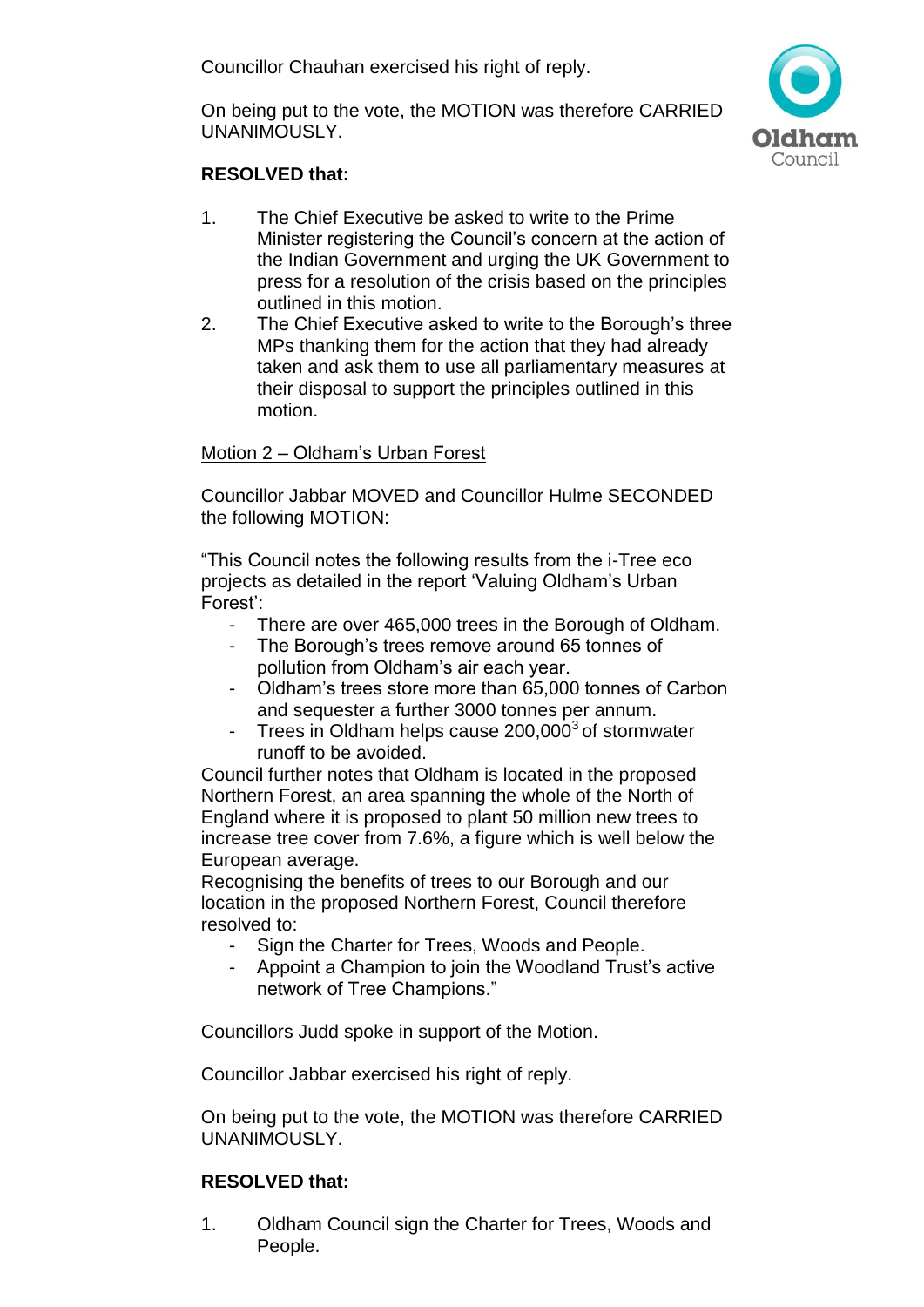2. A Councillor be appointed to join the Woodland's Trust active network of Tree Champions.

# 10 **NOTICE OF OPPOSITION BUSINESS**

Motion 1 – Declaring a Climate Emergency

Council

Councillor Harkness MOVED and Councillor Murphy SECONDED the following MOTION:

"This Council notes:

- That the intergovernmental Panel on Climate Change (IPCC) holds that climate change represents 'an urgent and potentially irreversible threat to human societies and the planet.'
- That the overwhelming weight of scientific evidence points to climate change being man-made.
- The harmful effect that climate change has on our lives, natural habitats and eco-systems.
- The IPCC's call to governments and civil society to take urgent action to address climate change.
- The resolutions made by over 100 UK local authorities and the UK Parliament in declaring climate emergencies.
- The commitment under the 5-Year Environment Plant by the ten Greater Manchester authorities to become carbon neutral by 2038.
- Rochdale, Wigan, Bury, Salford, Manchester city, Trafford & Stockport Metropolitan Boroughs have all declared a climate change emergency, Oldham Borough should too. This Council welcomes:
	- The ambitious commitment at the July 2019 Council of the Deputy Council Leader and the Cabinet Member for Finance and Corporate Resources and Low Carbon to make the Council carbon-neutral by 2025.
	- The opportunity provided by the expiry of the Council's current Climate Change strategy in 2020 to make new and more ambitious commitments to achieve carbon-neutrality by 2025.

This Council therefore resolves to:

- Declare a Climate Emergency and publicise why this declaration has been made to the people of our Borough, our media outlets and our statutory, voluntary and business sector partners to enlist their support in taking collective action in addressing climate change.
- Solicit the views and ideas of our staff, elected members, our partners and the general public in helping to craft a new Climate Change Strategy to replace our current strategy in 2020.
- Identify clearly within this Strategy the ambition for this Council to become carbon-neutral by 2025.
- Sign up to the UK100 Pledge to commit to consuming energy from renewable sources, including renewable energy generated by the Council itself.
- Re-establish a cross-party Climate Change Strategy Group to oversee the delivery of the new strategy in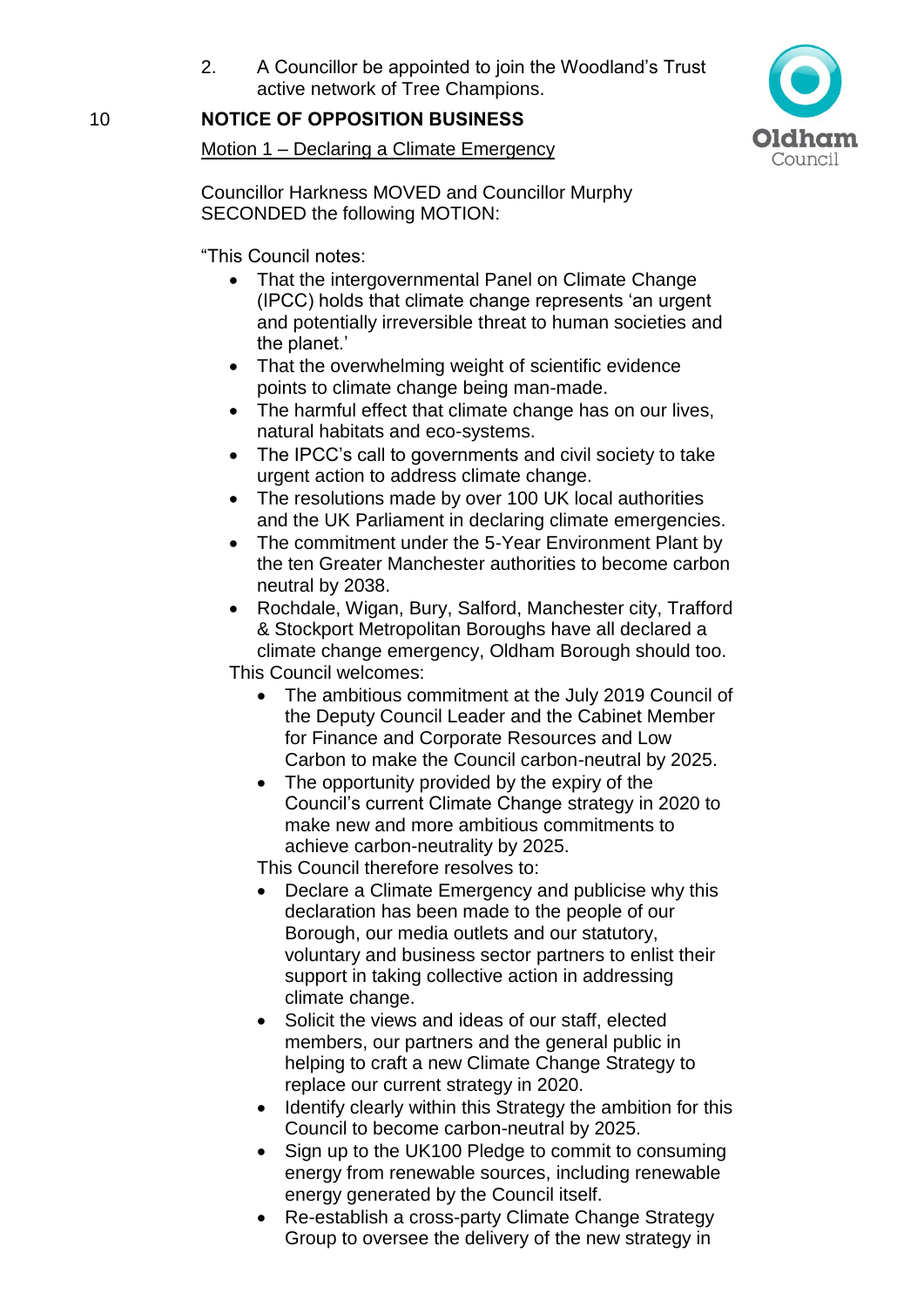partnership with the Deputy Leader of the Council and Cabinet Member for Finance and Corporate Resources and Low Carbon.



• Ask the Chief Executive to write to the relevant Ministers, the Mayor of Greater Manchester and the Leaders of the other Greater Manchester authorities seeking their endorsement of our Climate Change declaration and our ambition to become carbonneutral and requesting of central government the powers and financial resources to enable us to become carbon-neutral."

## AMENDMENT

Councillor Jabbar MOVED and Councillor Judd SECONDED the following AMENDMENT:

"Insert before Section 1; 'The impact of climate change is already causing serious damage around the world and all governments (national, regional and local) have a duty to act. Strong policies to cut emissions have associated health, wellbeing and economic benefits. This council therefore declares a 'Climate Emergency'.

Section 1 – This Council Notes:

Insert after bullet point 4;

 'That Oldham has signed the UK100 Pledge to commit to consuming energy from renewable sources, including renewable energy generated by the Council itself.'

Insert new bullet point 9

- 'The report "Climate Change and Green Oldham" presented at the meeting meeting of the Council on July  $10<sup>th</sup>$  2019 which highlighted the progress made by the Council on tackling climate change and environmental issues, with initiatives including:
	- o Warm Homes Oldham
	- o Oldham Community Power
	- o Tommyfield Market Hall solar PV system'

Section 2 – 'This Council welcomes: Insert new bullet point 1:

- 'The trailblazing commitment to an "Oldham Green New Deal" in the report "Climate Change and Green Oldham" presented at the meeting of the Council on July  $10<sup>th</sup>$  2019'
- In new bullet point 3 add after 'more ambitious commitments': 'in the 'Oldham Green New Deal' such as the target for Oldham borough of 'net zero' carbon emissions by 2030 ahead of the GM target of 20138' And delete 'to achieve carbon neutrality by 2025.'

(new bullet point to read:

 'The opportunity provided, by the expiry of the Council's current Climate Change strategy in 2020, to make new and more ambitious commitments in the 'Oldham Green New Deal' such as the target for Oldham borough of 'net zero' carbon emissions by 2030 ahead of the GM target of 2038'.)

Section 3 – This Council therefore resolves to: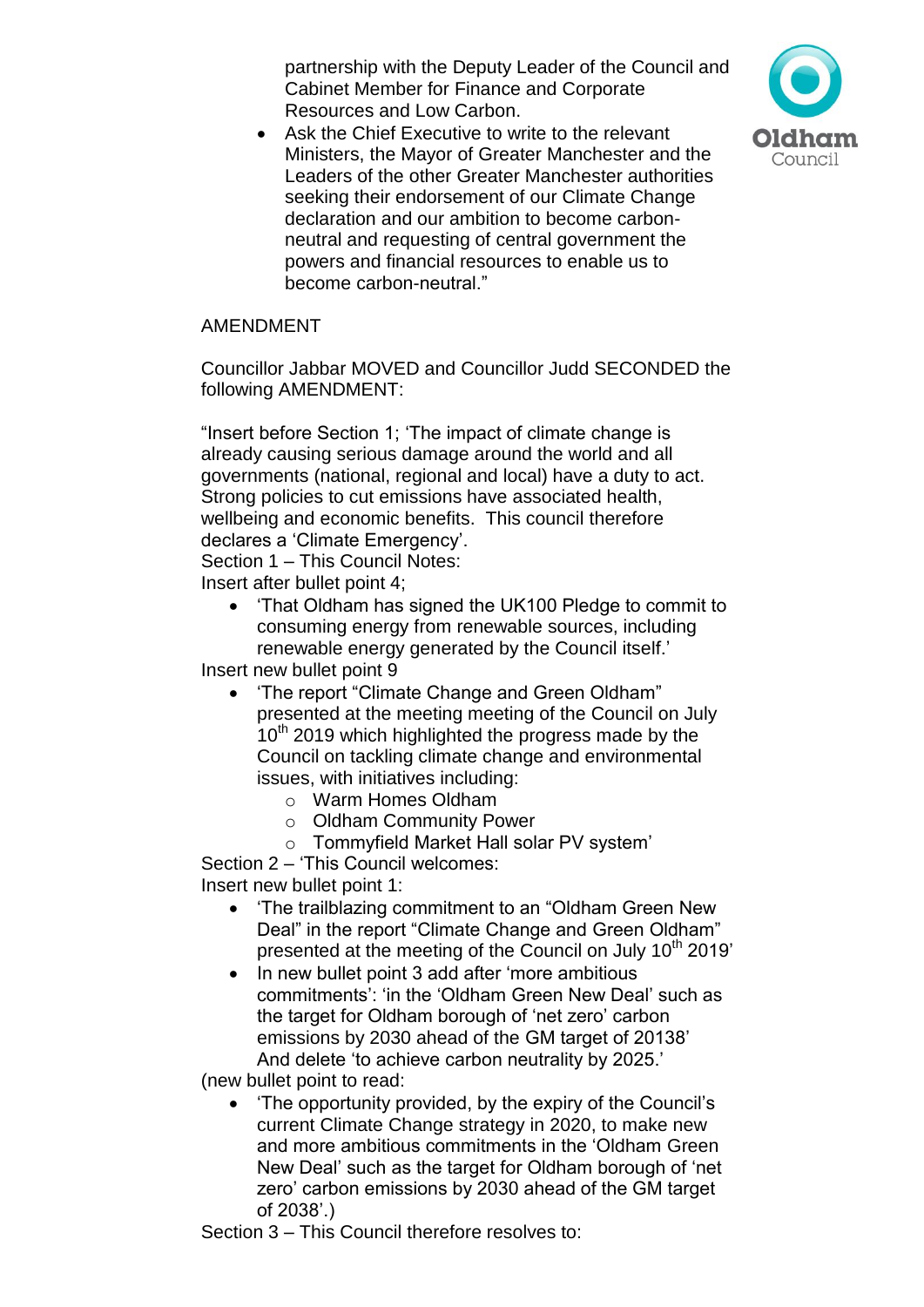Bullet point 1: delete all after "Declare a Climate Emergency" Delete bullet point 3 starting "Identify..." and ending "2025." Delete bullet point 4 starting "Sign..." and ending "itself."



The motion as amended to read:

"The impact of climate change is already causing serious damage around the world and all governments (national, regional and local) have a duty to act. Strong policies to cut emissions have associated health, wellbeing and economic benefits. This council therefore declares a 'Climate Emergency'. This Council notes:

- That the Intergovernmental Panel on Climate Change (IPCC) holds that climate change represents 'an urgent and potentially irreversible threat to human societies and the planet.'
- That the overwhelming weight of scientific evidence points to climate change being man-made.
- The harmful effect that climate change has on our lives, natural habitats and eco-systems.
- The IPCC's call to governments and civil society to take urgent action to address climate change.
- That Oldham has signed the UK100 Pledge to commit to consuming energy from renewable sources, including renewable energy generated by the Council itself.
- The resolutions made by over 100 UK local authorities and the UK Parliament in declaring climate emergencies.
- The commitment under the 5-Year Environment Plan by the ten Greater Manchester authorities to become carbon-neutral by 2038.
- Rochdale, Wigan, Bury, Salford, Manchester city, Trafford and Stockport Metropolitan Boroughs have all declared a climate change emergency, Oldham Borough should too.
- The report 'Climate Change and Green Oldham' presented at the meeting of the Council on July  $10<sup>th</sup>$  2019 which highlighted the progress made by the Council on tackling climate change and environmental issues, with initiatives including:
	- o Warm Homes Oldham
	- o Oldham Community Power
	- o Tommyfield Market Hall Solar PV System

This Council welcomes:

- The trailblazing commitment to an 'Oldham Green New Deal' in the report 'Climate Change and Green Oldham' presented at the meeting of the Council on 10<sup>th</sup> July 2019.
- The ambitious commitment at the July 2019 Council of the Deputy Council Leader and Cabinet Member for Finance and Corporate Resources and Low Carbon to make the Council carbon-neutral by 2025.
- The opportunity provided by the expiry of the Council's current Climate Change strategy in 2020 to make new and more ambitious commitments in the 'Oldham Green New Deal' such as the target for Oldham borough of 'net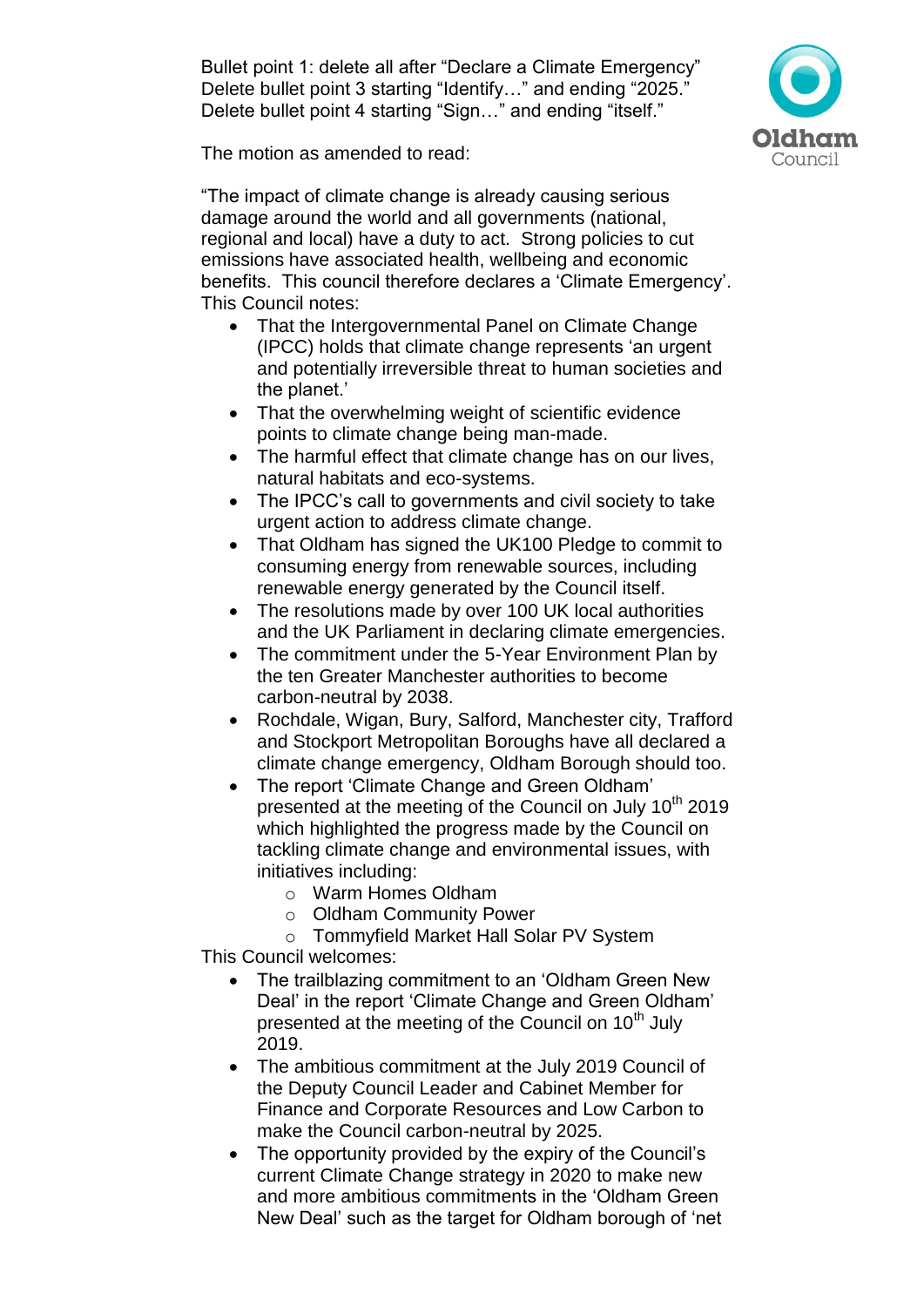zero' carbon emissions by 2030 ahead of the GM target of 2038.

This Council therefore resolves to:

- Declare a Climate Emergency.
- Solicit the views and ideas of our staff, elected members, our partners and the general public in helping to craft a new Climate Change Strategy to replace our current strategy in 2020.
- Re-establish a cross party Climate Change Strategy Group to oversee the delivery of the new strategy in partnership with the Deputy Council Leader and Cabinet Member for Finance and Corporate Resources and Low Carbon.
- Ask the Chief Executive to write to the relevant Ministers, the Mayor of Greater Manchester and the Leaders of the other Greater Manchester authorities seeking their endorsement of our Climate Emergency declaration and our ambition to become carbon-neutral and requesting of central government the powers and financial resources to enable us to become carbon-neutral."

Councillor Harkness ACCEPTED the AMENDMENT.

A vote was then taken on the AMENDMENT.

Councillor Harkness did not exercise his right of reply. Councillor Jabbar did not exercise his right of reply.

On being put to the vote, the AMENDMENT was CARRIED UNANIMOUSLY.

Councillor Al-Hamdani spoke in support of the Substantive Motion.

Councillor Harkness exercised his right of reply.

On being put to the vote, the SUBSTANTIVE MOTION was CARRIED UNANIMOUSLY.

# **RESOLVED that:**

- 1. A Climate Emergency be declared.
- 2. Views and ideas of our staff, elected members, partners and the general public be solicited in helping to craft a new Climate Change Strategy to replace the Council's current strategy in 2020.
- 3. A cross-party Climate Change Strategy Group be reestablished to oversee the delivery of the new strategy in partnership with the Deputy Council Leader and Cabinet Member for Finance and Corporate Resources and Low Carbon.
- 4. The Chief Executive be asked to write to the relevant Ministers, the Mayor of Greater Manchester and the Leaders of the other Greater Manchester authorities seeking their endorsement of the Council's Climate

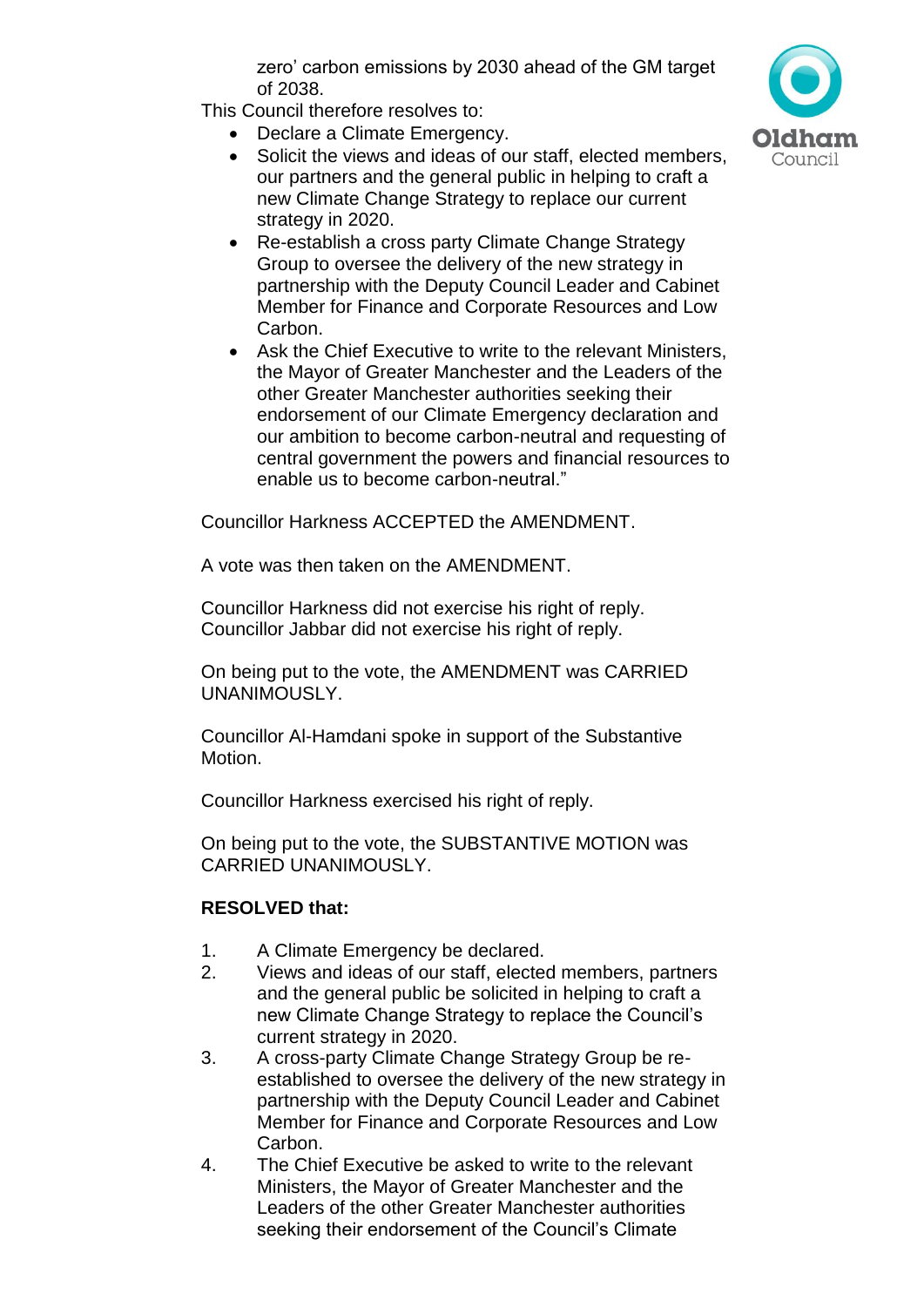Emergency declaration and our ambition to become carbon-neutral and requesting of central government the powers and financial resources to enable us to become carbon-neutral.



Motion 2 – Closing the Loophole

Councillor Williamson MOVED and Councillor C. Gloster SECONDED the following MOTION:

"This Council believes that our duty to protect our young people is paramount. Any chance of a slippage in the law that leaves young people unsafe or at threat of exploitation must be rectified.

Council notes that:

- The NSPCC (the National Society for the Protection of Children against Cruelty) has recently reported that in the last four years police in England have recorded 1,025 crimes of Abuse of Position of Trust of a Sexual Nature.
- The present legislation on Position of Trust makes it a criminal offence for teachers, care workers and youth justice workers to engage in sexual activity with 16/17year olds in their care, but faith workers, youth workers and sports coaches are currently exempted.
- Councils have received 653 complaints about adults who are not currently covered by the criminal law engaging in sexual activity with children in their care.

This Council believes that the Government should:

- Extend the Position of Trust law to include all roles where an adult holds a position of power over 16 and 17-yearolds.
- Make it illegal for any adult to have sexual activity with a young person under 18 in their care.

As this accords with the objectives of the NSPCC's 'Closing the Loophole' campaign, Council agrees to give the campaign its support and resolves to:

- Ask the Chief Executive to write to the Chief Executive of the NSPCC to register this Council's support for the campaign
- Ask the Chief Executive to write to the Minister of Justice and of Sport urging them to introduce the necessary change in legislation
- Ask the Chief Executive to copy into this correspondence the Mayor of Greater Manchester and our local Members of Parliament seeking their support for the Council's position and for the NSPCC campaign.

Councillor Chadderton spoke in support of the Motion. Councillor Shah spoke in support of the Motion.

Councillor Williamson exercised her right of reply.

On being put to the vote, the MOTION was CARRIED UNANIMOUSLY.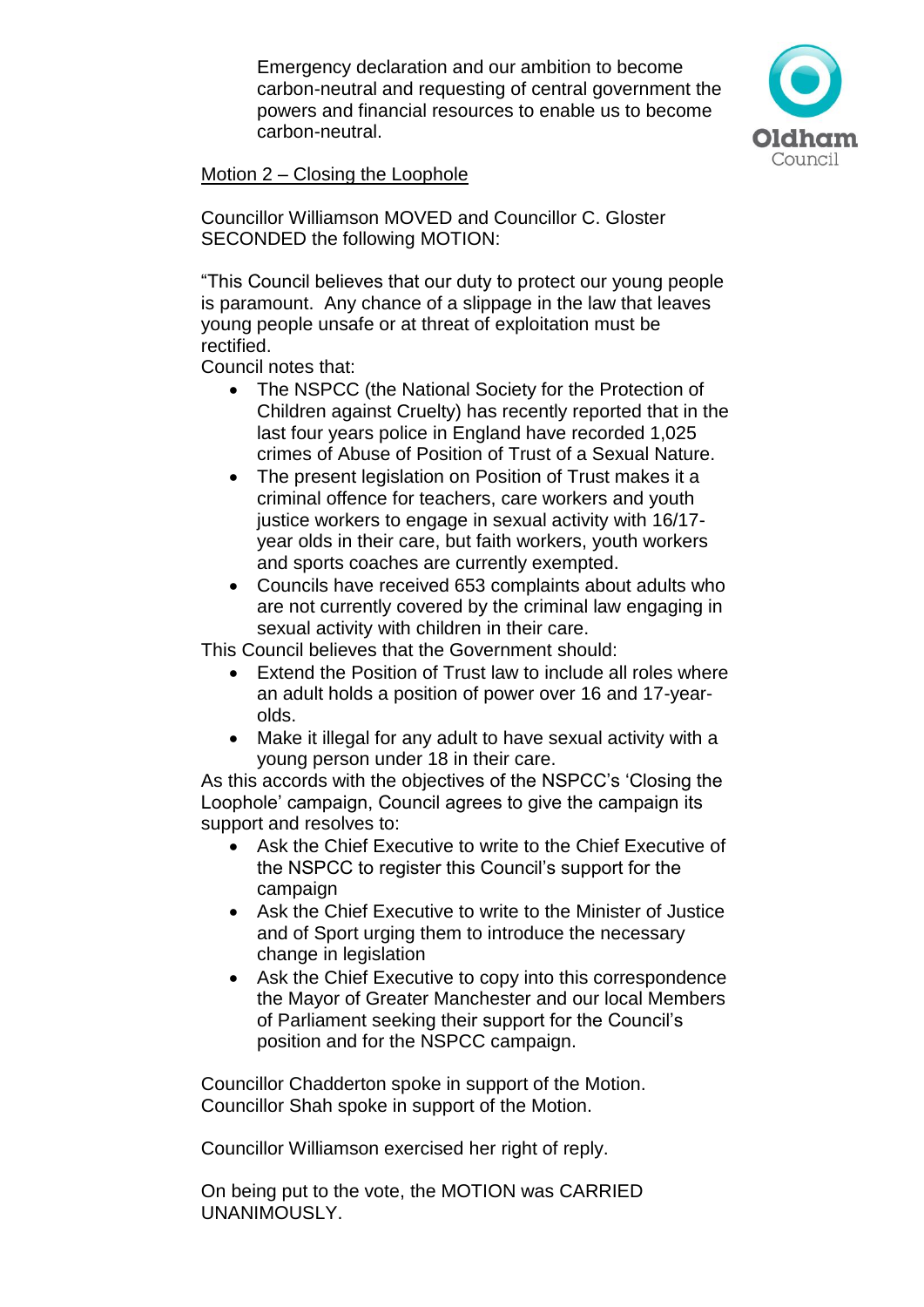# Motion 3 – Ban on Fast Food and Energy Drinks Advertising



Councillor H. Gloster MOVED and Councillor Hamblett SECONDED the following MOTION:

"Council notes that:

- Fast food contains high level of fats, salt and sugar and energy drinks often contain high levels of caffeine and sugar.
- Excessive consumption of these products contributes to obesity, tooth decay, diabetes, gastro-intestinal problems, sleep deprivation and hyperactivity.
- The Royal College of Paediatrics and Child Health predicts half of all children in the UK will be overweight or obese by 2020.
- The Mayor of London banned all fast food advertising on publically-controlled advertising spaces across London's entire transport network.
- Sustain and Foodwatch recently published a report 'Taking Down Junk Food Adverts' which recommends that local authorities regulate adverts on public telephone boxes and that the Advertising Standards Authority should be able to regulate advertising outside nurseries, children's centres, parks, family attractions and leisure centres.

As a local authority with a statutory responsibility for public health, Council believes that it should do all that is possible to discourage the consumption of fast food and energy drinks. Council therefore resolves to:

- Ask the Chief Executive to write to the Chief Executive of Transport for Greater Manchester asking TFGM to impose a ban on the advertising of fast food and energy drinks on publicly owned poster sites etc across the Greater Manchester transport network.
- Ensure that fast food or energy are not advertised on any hoarding or within any building owned by this Council including large advertisements on bus stops.
- Ensure that such products are not sold to children or young people on any of our premises.
- Ask our NHS, social housing, voluntary and private sector partners, including the Mayor of Greater Manchester, to make a similar undertaking.
- Ask the Chief Executive to write to the relevant minister requesting the recommendations of the 'Taking Down Junk Food Adverts' report be adopted as government policy as soon as possible; copying in our local members of Parliament to seek their support.

Councillor Chauhan MOVED and Councillor Ur-Rehman SECONDED that under Council Procedure Rule 8.4(d) the motion be referred to the Overview and Scrutiny Board.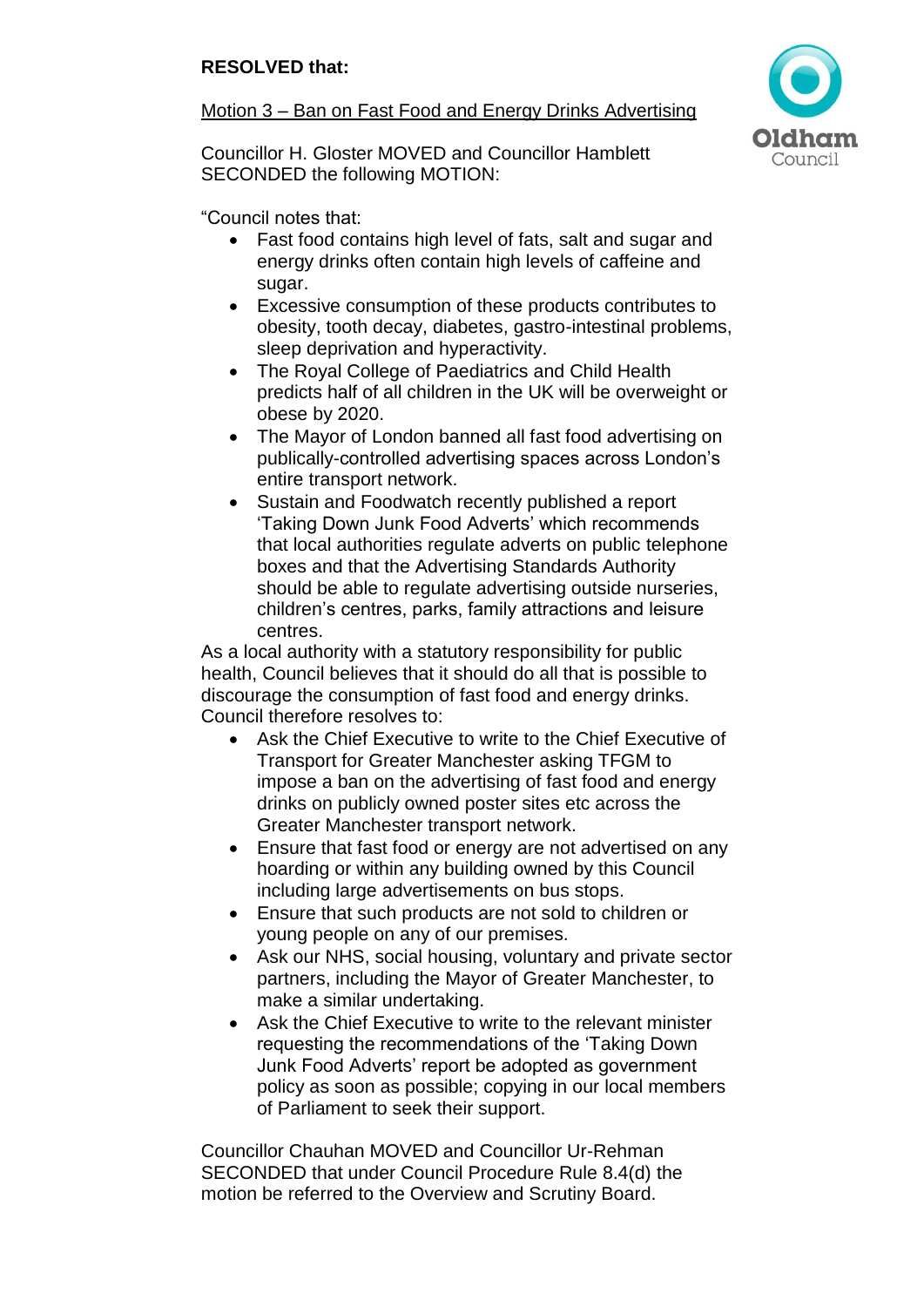On being put to the vote, that the MOTION be REFERRED to Overview and Scrutiny was CARRIED UNANIMOUSLY.



**RESOLVED** that under Council Procedure 8.4(d) the motion be referred to the Overview and Scrutiny Board.

### 11 **UPDATE ON ACTIONS FROM COUNCIL**

Consideration was given to a report of the Director of Legal Services which informed members of actions that had been taken following previous Council meetings and provided feedback on issues raised at the meeting.

**RESOLVED** that the updated on Actions from Council be noted.

## 12 **BREXIT UPDATE**

Councillor Fielding MOVED and Councillor Sykes SECONDED a report of the Director of Legal Services which provided the anticipated impact of leaving the EU and what Greater Manchester and Oldham could do to mitigate against any likely negative consequences.

The report provided an overview of the potential impact of a 'no deal' scenario on Oldham. The Greater Manchester Combined Authority had published briefings on Brexit Preparations. The report outlined EU Exit Planning in Oldham which included work of an officer led project group. The group had been working to:

- Ensure that the impact of Brexit had been considered on the context of service-level Business Continuity Planning.
- Identify potential risks to the Council of a 'no-deal' Brexit scenario.
- Review policies relevant to the management of these risks, to ensure they are fit for purpose in the new environment.
- Monitor staffing issues following a review of services which could be most affected.
- Monitor the impact and implications of any future agreement between the UK and EU.
- Update elected members regarding the major categories of risk as appropriate.
- Make recommendations to Executive Officers on how the EU Exit mitigation funding should be allocated.

Oldham had been provided and allocation of £0.210m between the financial years 2018/19 and 2019/20. To date £20k of the funding had been allocated to support Oldham's Emergency Food Provision Sector (EFPS).

The report also detailed economic impact, social impact, community cohesion, supply chain resilience and organisational impact implications. At GM level there was ongoing activity to support GM businesses and raise awareness of the need to ensure preparations were underway for the changes resulting from Brexit. A multi-agency Economic Resilience Taskforce had been established which brought together key GM bodies to try to ensure a coherent and comprehensive package of support.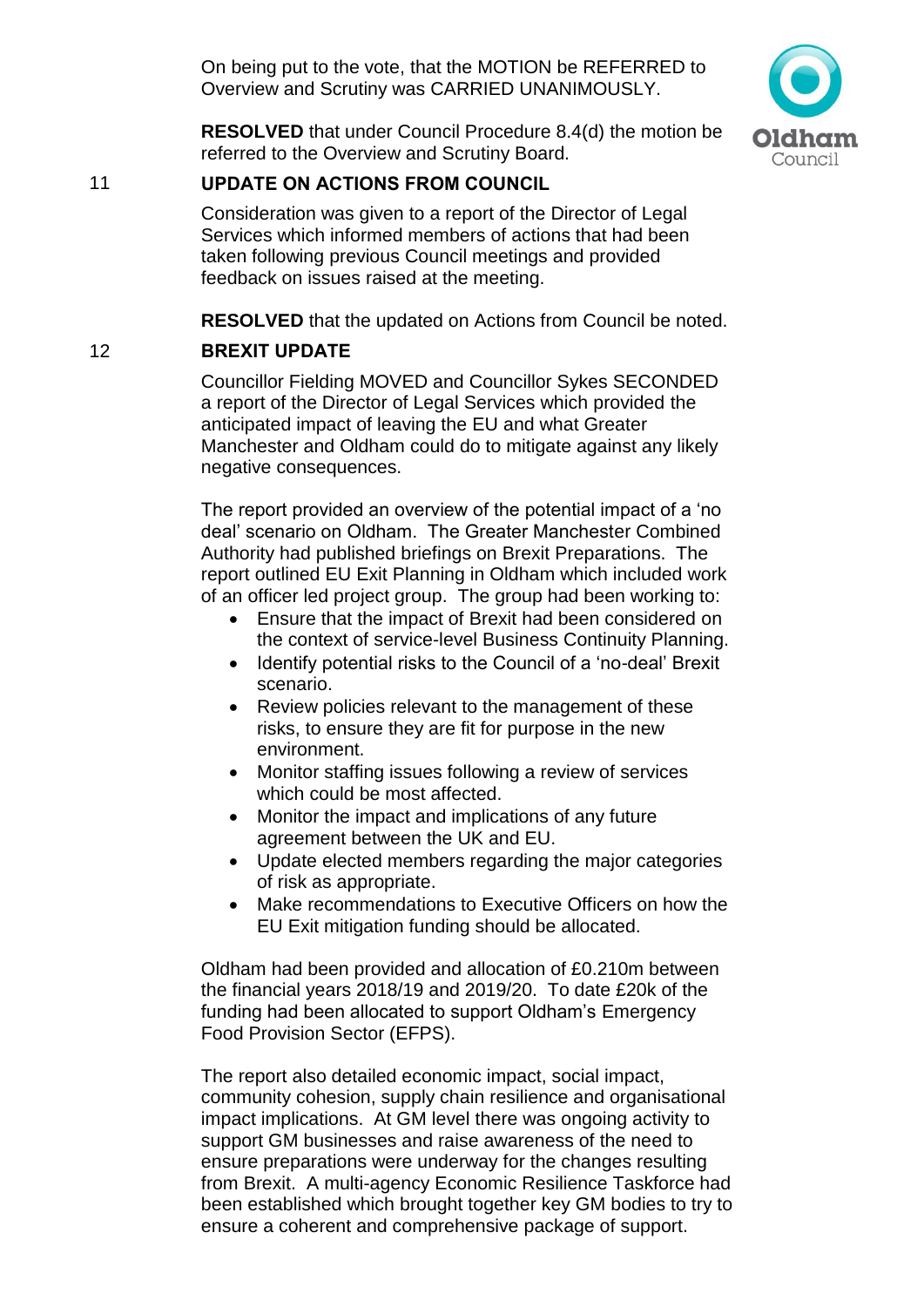Councillor Hudson spoke on the report. Councillor Roberts spoke on the report. Councillor Chauhan spoke on the report. Councillor Hamblett spoke on the report. Councillor Shuttleworth spoke on the report. Councillor Al-Hamdani spoke on the report. Councillor Hulme spoke on the report.



Councillor Fielding exercised his right of reply.

#### **RESOLVED that:**

- 1. The ongoing work to help Oldham plan and mitigate for a 'no-deal' EU Exit be noted.
- 2. Future report provided further detail on the impact on community cohesion.

### 13 **TREASURY MANAGEMENT REVIEW 2018/19**

Councillor Jabbar MOVED and Councillor Fielding SECONDED a report of the Director of Finance on the Treasury Management Review for 2018/19. The report had been commended to Council by Cabinet at its meeting held on 22<sup>nd</sup> July 2019.

The Council was required by regulations issued under the Local Government Act 2003 to produce an annual review of treasury management activities together with the actual prudential and treasury indicators for 2018/19. The report met the requirements of both the CIPFA Code of Practice on Treasury Management (The Code) and the CIPFA Prudential Code for Capital Finance in Local Authorities (The Prudential Code).

During 2018/19 the minimum reporting requirements were that full Council should receive the following reports:

- An annual treasury strategy in advance of the year (approved 28 February 2018)
- A mid-year (minimum) treasury update report (approved 12 December 2018)
- An annual review following the end of the year describing the activity compared to the strategy (this report).

The regulatory environment placed responsibility on members for the review and scrutiny of treasury management policy and activities. The report was, therefore, important in that respect as it provided details of the outturn position for treasury activities and highlighted compliance with the Council's policies previously approved by Members.

The Council confirmed it had complied with the requirements under the Code to vie prior scrutiny to all of the above treasury management reports. The Audit Committee was charged with the scrutiny of treasury management activities in Oldham and was, therefore, requested to review the content of the report prior to its consideration by Cabinet and Council. A programme of Treasury Management training had been developed in conjunction with Link Asset Services, the Council's Treasury Management advisors and a session for leading Members and senior officers had already been delivered and further training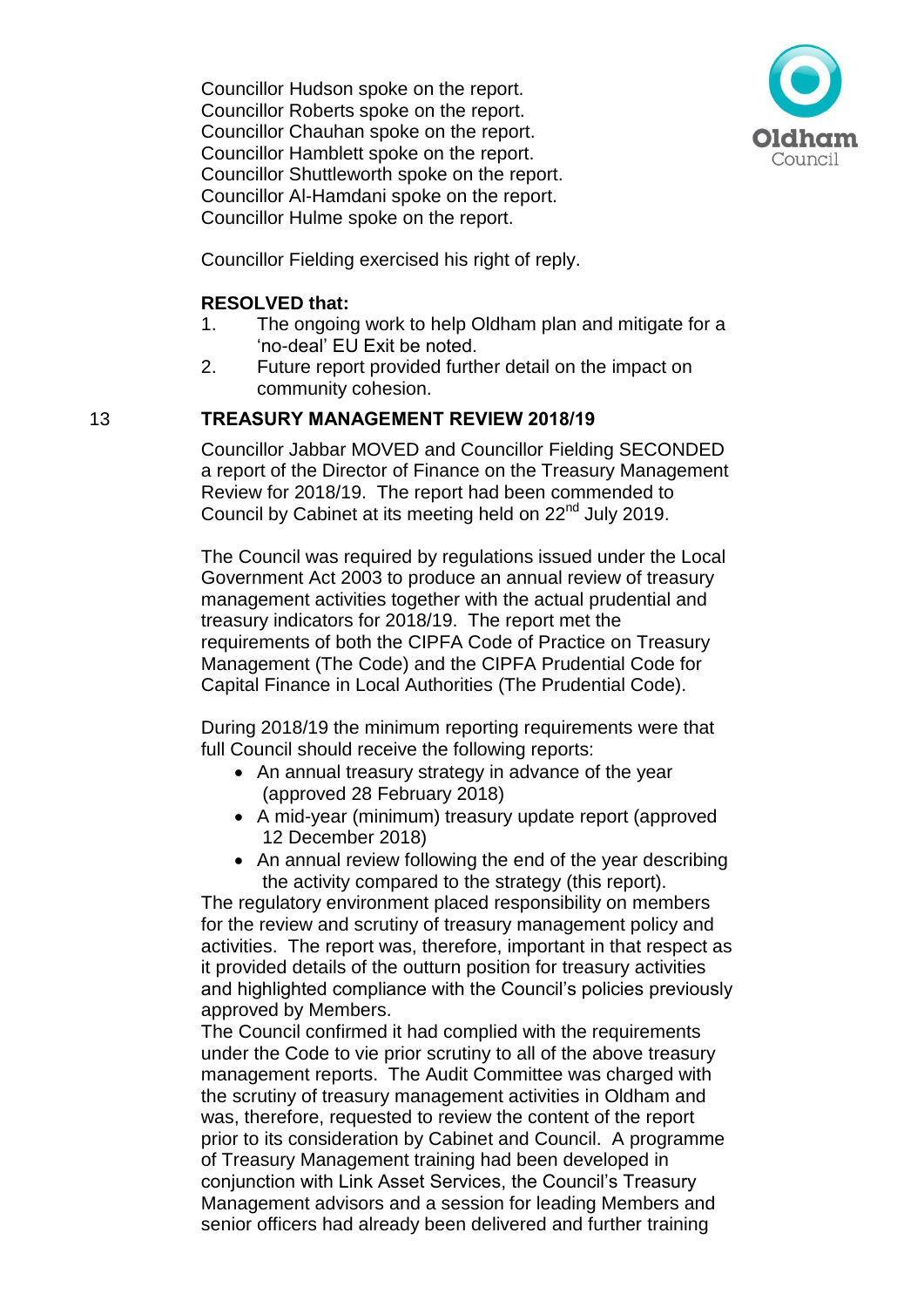was arranged to assist Members of the Audit Committee with their scrutiny role.



The Audit Committee had scrutinised the Treasury Management Review at its meeting on 25<sup>th</sup> June 2019. In addition, the report had also been presented to and approved by Cabinet at its meeting on 22<sup>nd</sup> July 2019. Both the Audit Committee and Cabinet were content to commend the report to Council.

During 2018/19, the Council complied with its legislative and regulatory requirements. The key actual prudential and treasury indicators, which detailed the impact of capital expenditure activities during the year were detailed in the report. The actual capital expenditure was less than the revised budget estimate for 2018/19 presented within the 2019/20 Treasury Management Strategy report considered at the Council meeting on 27 February 2019.

The outturn position was significantly less than the £8.658m original capital budget for 2018/19 as approved at Budget Council on 28 February 2018. During the course of the year, the Capital Programme saw substantial rephrasing. A number of major schemes including the Eastern Gateway Improvement Regeneration scheme and the Coliseum Theatre project were re-phased or re-aligned into future years to allow for either a review of the scheme to be undertaken (as was the case with the theatre project) or to align with revised project timelines. The planned expenditure had therefore been reprofiled int 2019/20 and future years.

No borrowing had been undertaken during the year. This was because of the policy of self-financing which was utilised due to the uncertainty around interest rates and the availability of cash, caused the Council to use cash reserves rather than incur additional borrowing costs. Other prudential and treasury indicators were to be found in the report. The Director of Finance also confirmed that the statutory borrowing limit (the Authorised Limit) had not been breached.

The financial year 2018/19 continued the challenging investment environment of previous years, namely low investment returns.

In moving the report, Councillor Jabbar informed the meeting that Oldham was the first local authority to close their 2018/19 Final Accounts in the country. Councillor Jabbar thanked the Senior Management Team and the Director of Finance and her team on their hard work.

Councillor C. Gloster spoke on the report and reiterated the comments of Councillor Jabbar.

#### **RESOLVED that:**

1. The actual 2018/19 prudential and treasury indicators presented in Treasury Management Review 2018/19 be approved.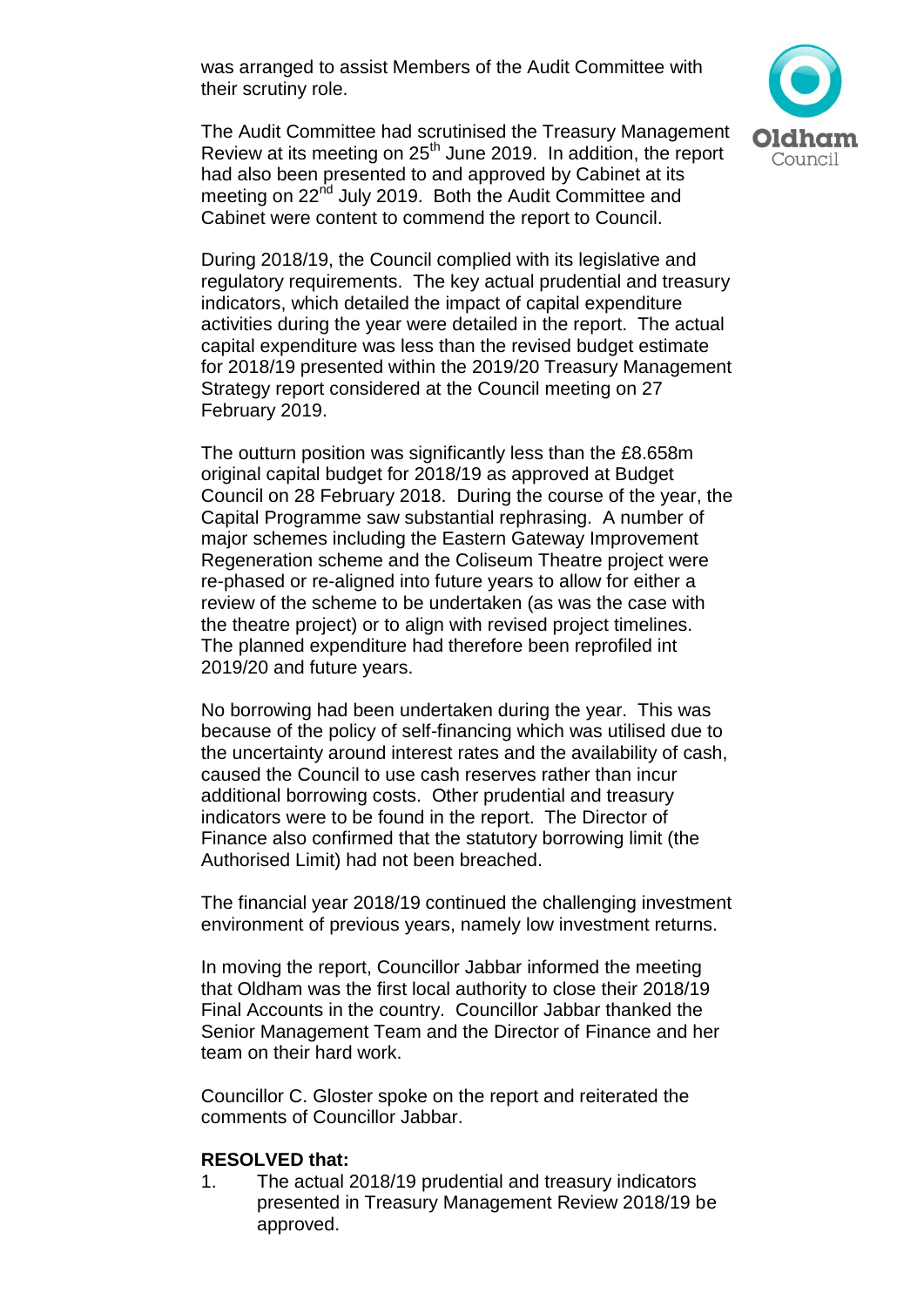2. The Annual Treasury Management Review report for 2018/19 be approved.

#### 14 **ORGANISATIONAL FRAMEWORK : UPDATE**

Consideration was given to a report of the Chief Executive. Oldham had driven changes to the arrangements, structures and models of its delivery in order to ensure the Council continued to deliver against each key plan. There was a requirement to have appropriate Executive Leadership arrangements in place to respond to statutory services and priorities. Oldham continued to demonstrate its move from an organisation-centric structure to more integrated provision which focussed on achieving outcomes for people and places. A priority was to ensure Oldham was a place where Children and Young People thrived.

In 2018, interim arrangements had been put in place for the statutory role of Director of Children's Services(DCS) and Full Council had agreed a level of remuneration for the post within a salary banding up to £120k per annum.

Since then, the organisation had taken steps to move from interim arrangements to a permanent position of Managing Director, Children and Young People. As part of the recruitment process, a review of national ay rates had been undertaken and as a result it was recommended that the level of remuneration banding for the post be extended to £130k per annum.

**RESOLVED** that the remuneration for the post of Managing Director Children and Young People (DCS) be approved.

#### 15 **OVERVIEW AND SCRUTINY ANNUAL REPORT**

Consideration was given to the Overview and Scrutiny Annual Report for 2018/19. The report outlined the purpose of Overview and Scrutiny, the roles and responsibilities of the Overview and Scrutiny Board, the Performance and Value for Money Select Committee and the Health Scrutiny Sub-Committee. The report contained a summary of the work undertaken in 2018/19 and outlined how individuals could get involved in Overview and Scrutiny.

In moving the report, Councillor McLaren thanked members and officers for their support.

Councillor Williams spoke on the report. Councillor Williamson spoke on the report and sought clarification that Movers and Seconders of motions referred to Overview and Scrutiny be invited to attend workshops / task and finish groups.

Councillor McLaren exercised his right of reply.

**RESOLVED** that the Overview and Scrutiny Annual Report for 2018/19 be approved.